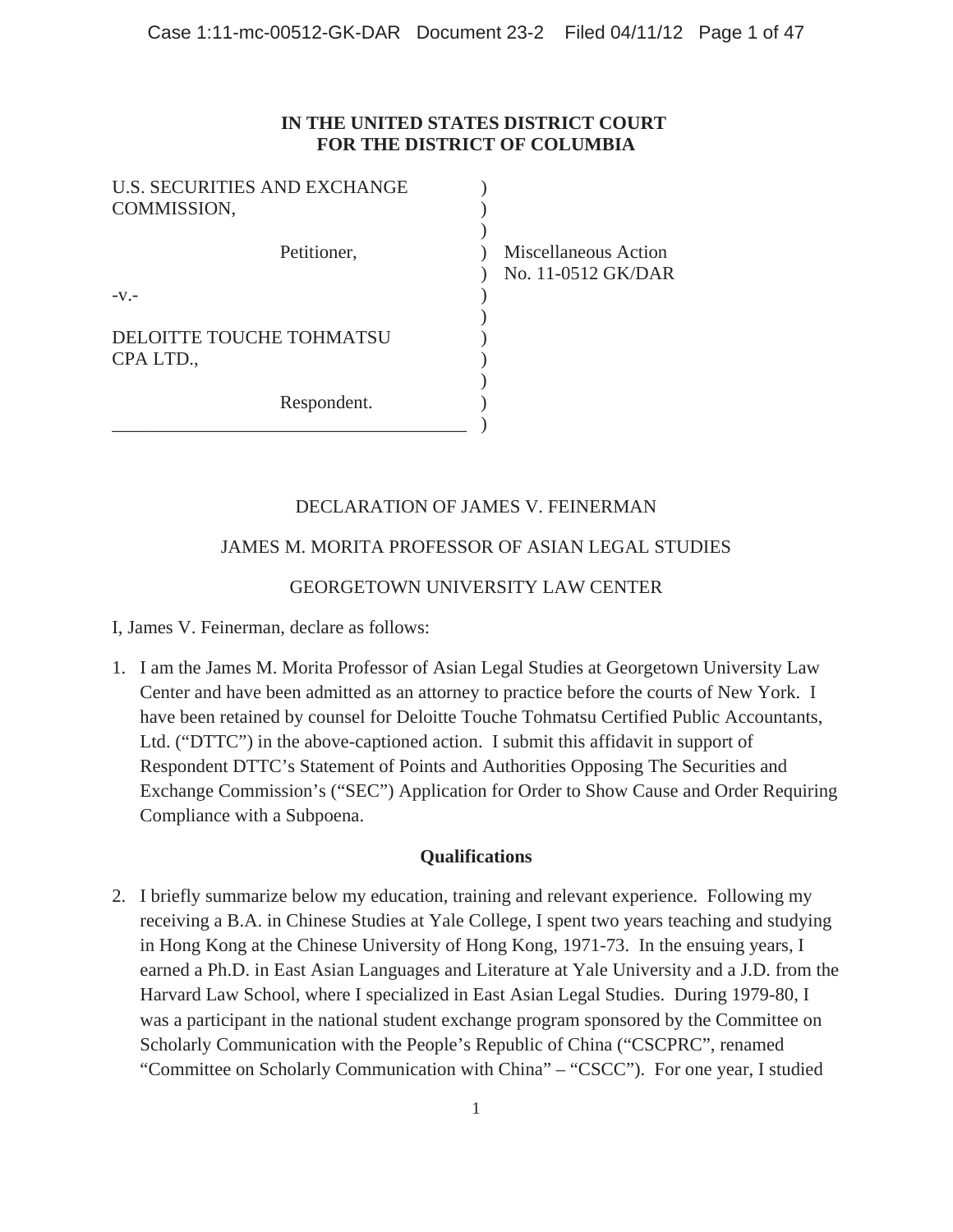at Peking University and received a post-graduate certificate; in the fall of 1980, I spent an additional four months as a Visiting Scholar at the Institute of Law of the Chinese Academy of Social Sciences. I speak Mandarin and Cantonese dialects of Chinese and can also read Chinese.

- 3. I have taught at Georgetown, and also as a visiting professor at Harvard and Yale Law Schools, for over twenty-five years. Among other courses, I teach a course in Chinese Law at Georgetown, along with a seminar in Asian Law and Policy Studies. At Harvard, I have taught courses in Chinese Law and Pacific Community Legal Relations; at Yale, I taught both Chinese Law and Asian Legal Studies courses.
- 4. In addition to my work as a professor of law, I served as Editor-in-Chief of the China Law Reporter, a publication of the American Bar Association's Section of International Law and Practice, from 1986-1998; as Chair of the Committee on Legal Education Exchange with China, from 1993-1997; as Chair of the Asia Law Forum of the Association for Asian Studies, from 1991-1996; and have been a Trustee of the Yale-China Association and the Lingnan Foundation.
- 5. From 1993-1995, I served as Director of the Committee on Scholarly Communication with China, Washington, D.C., the national organization sponsoring official academic exchange between the United States and China, sponsored by the National Academy of Sciences, the American Council of Learned Societies, and the Social Science Research Council. In 1982- 83, I taught as a Fulbright Lecturer on Law at the Peking University Law Department, Peking, People' s Republic of China. From 1983-1985, I served as Administrative Director and Fellow of the East Asian Legal Studies Program at Harvard Law School, Cambridge, Massachusetts. In 2006, I taught as Fulbright Distinguished Senior Lecturer on Law at the Law School of Tsinghua University, Beijing, People's Republic of China. I have attached my curriculum vitae as Exhibit A to this affidavit.

## **Summary of Opinions**

- 6. I summarize my opinions as follows:
	- Although the modern legal system of the People's Republic of China ("PRC") has only been evolving for the past three decades, and has yet to achieve the same level of development of the legal orders of other advanced economies, it does follow a general civil law model and is not an outlier among civil law jurisdictions.
	- The PRC has made enormous strides in the following areas: With respect to the enhancement of the legislative process, the implementation of legislation via the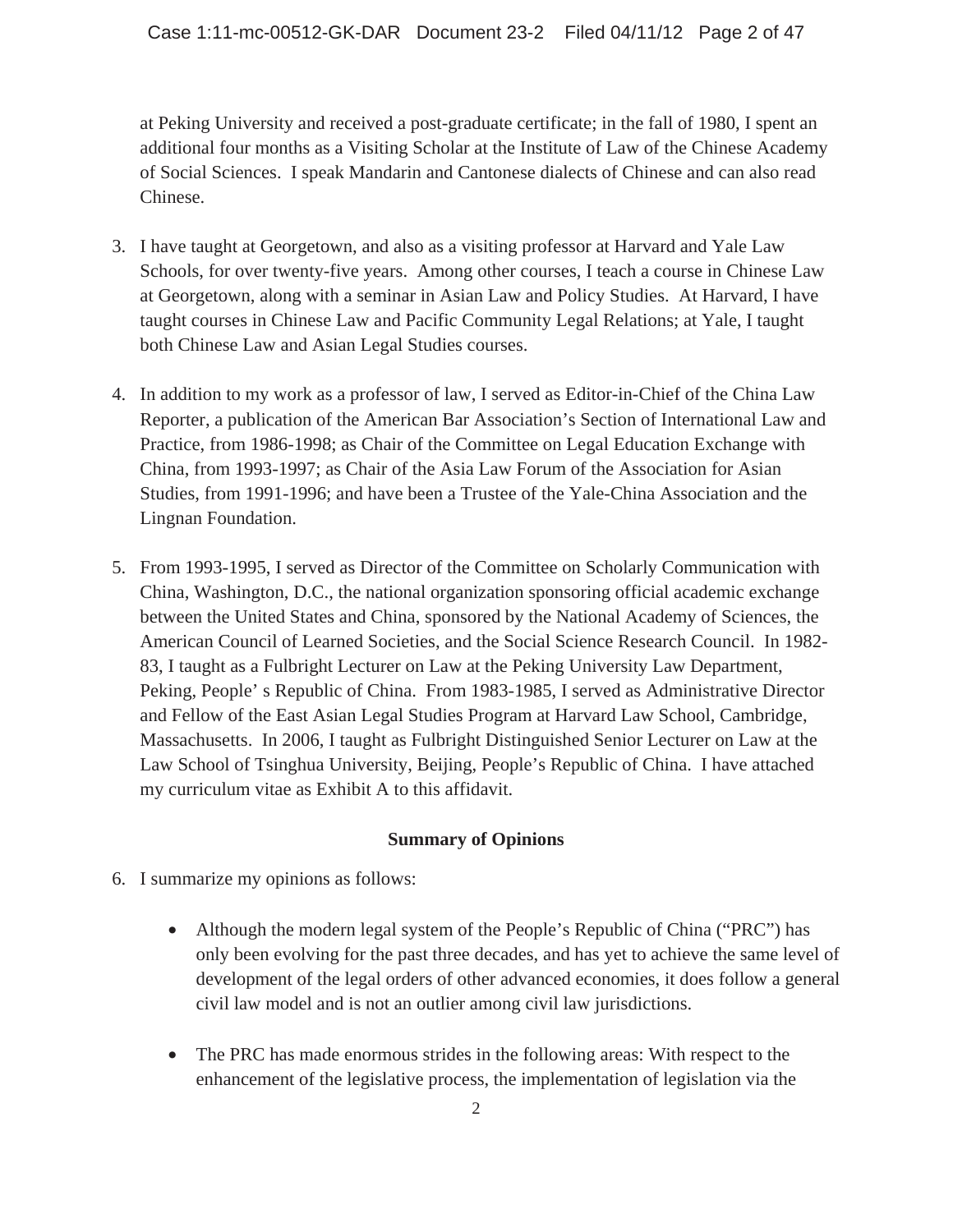interpretive practices of courts and administrative agencies, as well as through the enforcement of civil judgments, the personnel staffing the system in the role of legal advisers, criminal law and human rights, the key area of foreign trade and investment law, and finally China's place and role in the international legal order. This can clearly be counted as a major success story in the annals of legal modernization. Similar advances took decades longer in Japan, Korea, and Thailand.

- The United States and other market democracies have been encouraging and assisting the PRC for decades to develop and to improve the rule of law in China.
- The gathering of evidence created and located within a sovereign territory by a foreign government would be viewed by any sovereign as intrusive. But this is even more the case in a civil law country like China. Under a civil law approach, the collection of evidence is viewed as an act requiring significant government involvement, which cannot be undertaken solely by individual litigants. The China Securities Regulatory Commission's ("CSRC") requirement that information requests by foreign regulators be directed to the China government, rather than to individual citizens or companies, is consistent with this civil law tradition.
- China's securities regulatory regime is also relatively new, but has begun to employ a rule-of-law modality to the tasks of establishing a transparent, well-regulated financial market in China and building the capacity of necessary gatekeepers to meet high global standards for performance. The World Bank and the International Monetary Fund ("IMF") have applauded the PRC for its impressive progress in putting in place an institutional framework for accounting, auditing, and corporate financial reporting, with a high level commitment on the part of China's Ministry of Finance.
- The financial regulators in China, as well as other senior economic officials and top Party and government leaders are committed to the creation of an effective enforcement regime and are actively working to improve the existing regime to that end. The CSRC has overseen regulatory reforms to support a more market-based financial system and to facilitate Chinese companies' ability to attract foreign investment and to obtain access to foreign capital markets. These efforts have included improving ongoing regulatory systems and cross-border regulatory cooperation mechanisms, and Chinese regulatory authorities have adopted a wide range of statutes and regulations that comport with international best practices in most areas related to oversight of corporate entities, banks, and similar financial institutions.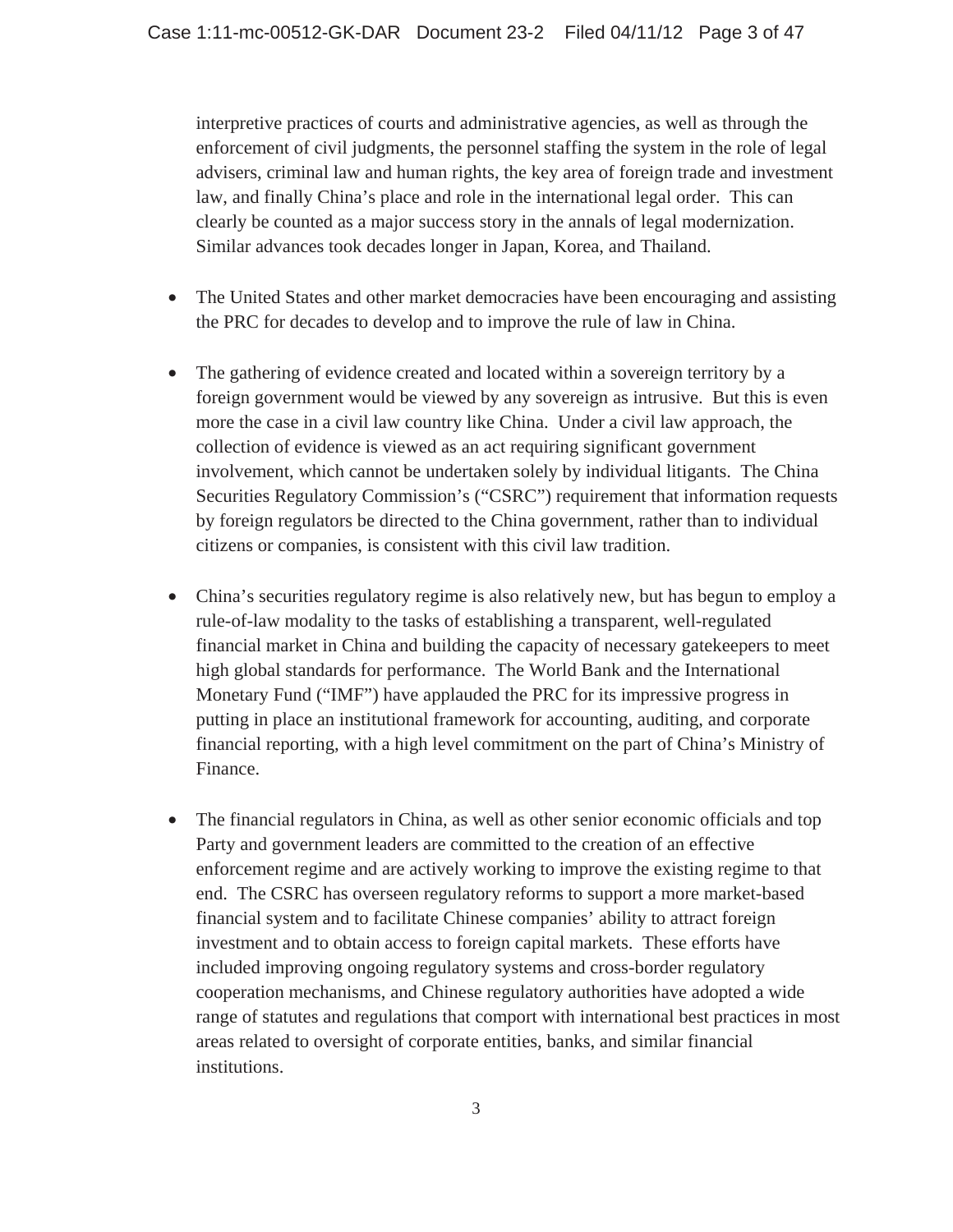- China recognizes protection of economic and commercial information as an element of its national security. Although there is some trend toward privitization, many large China companies are state-owned enterprises.
- Chinese criminal and civil laws, including laws protecting "State secrets" and "archives," impose legal requirements on China accounting firms to maintain the confidentiality of information obtained during audits, including economic and commercial information. These Chinese laws have serious binding force, and serious penalties may be imposed on firms which violate Chinese laws and regulations.
- The October 11, 2011 letter from the CSRC replying to DTTC's letter of October 8, 2011 requesting directions about how to respond to requests of a United States regulatory agency confirms that direct production of audit workpapers to foreign governments without approval of the China government would be a violation of China laws imposing a duty of confidentiality on China accounting firms.

I have examined the statutes, regulations, and cases Professor Tang cites in his declaration and have reviewed the opinions he has presented about them with respect to their content and their interpretation as a matter of Chinese law. Based on that review and my own prior knowledge of the Chinese legal system, I agree with the conclusions he has drawn and believe both his analysis and conclusions are accurate.

China provides, through its accession to the Hague Convention on the Service Abroad of Judicial and Extrajudicial Documents ("Hague Service Convention"), the exclusive method under Chinese domestic law for foreign litigants to serve litigation documents on entities located in China. As the record demonstrates, China has a welldocumented system for considering requests for service through the Hague Service Convention and regularly processes these requests.

- In my opinion, the Chinese Central Authority would honor a properly tailored request for service through the Hague Service Convention.
- 7. I have reviewed relevant portions of the following documents, in addition to the other documents referenced in this declaration: the PRC Law on Guarding State Secrets, the PRC Law on Guarding State Secrets Implementation Rules, the PRC Criminal Law, the PRC Archives Law, the PRC Archives Law Implementation Rules, the PRC Securities Law, the Regulations on Strengthening the Protection of Secrets and Archive Management Related to the Issuance and Listing of Securities Overseas, the PRC Certified Public Accountants Law,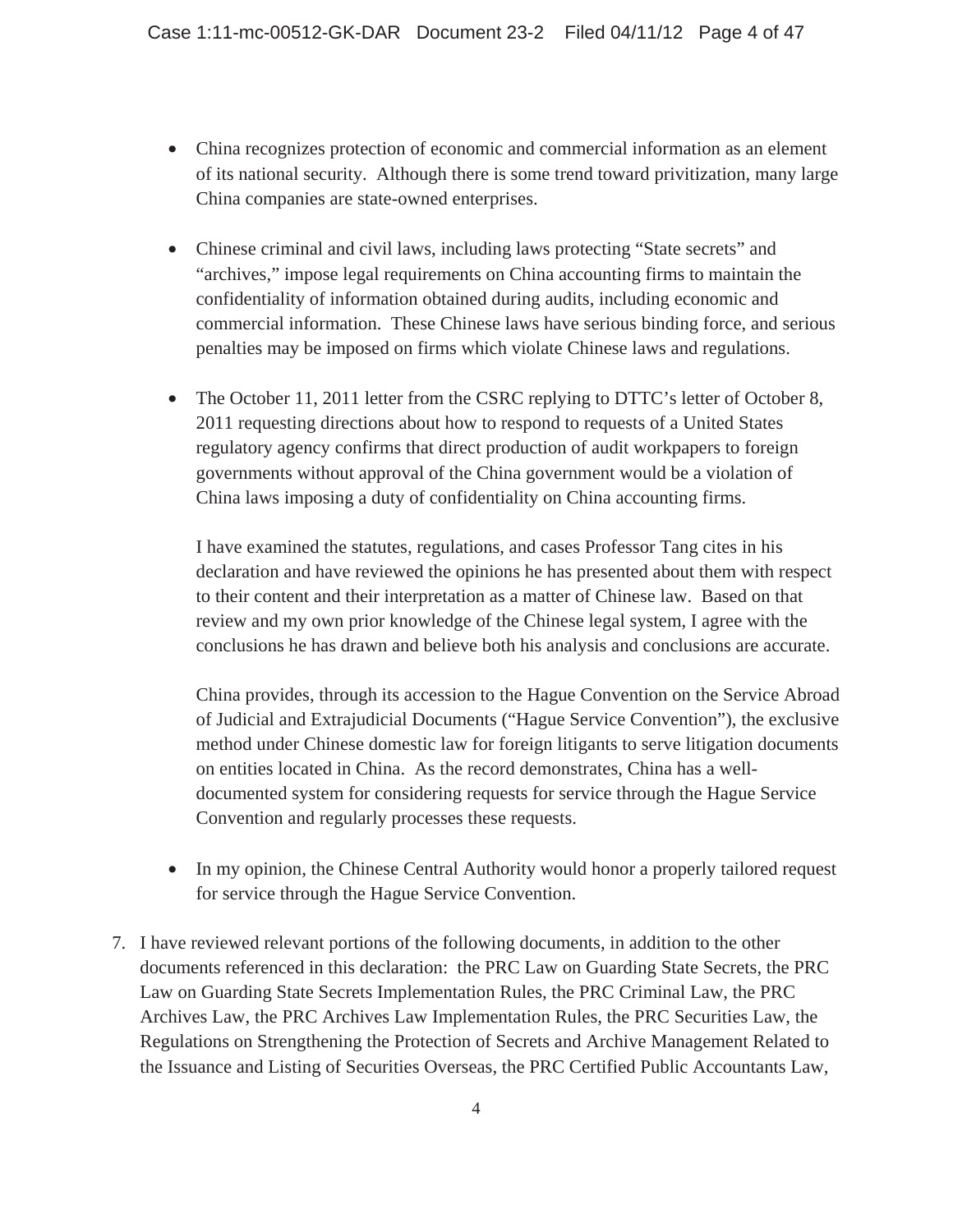the Accounting Firm Quality Control Principles, the Chinese Certified Public Accountants Ethics Regulation Guiding Opinion, the Measures for the Spot Inspection of Listed Companies, and the Practising Quality Inspection Rules for Accounting Firms.

8. My opinions are based on my experience with and study of Chinese law and the PRC government, my examination of relevant statutes, and cases and interactions with Chinese and foreign experts in Chinese law. These include the Constitution of the People's Republic of China, national laws issued by the National People's Congress, and administrative regulations issued by the State Council.

#### **Recent Development of a Modern Legal System in the People's Republic of China**

- 9. The development of a modern legal system in China began in earnest in 1978, following the Third Plenum of the 11th Communist Party Central Committee. Over the past three decades, despite occasional setbacks and difficulties, the construction of a complex legal system and the training of human resources to staff it have proceeded apace. Among the notable developments and specific successes of China's legal modernization are the volume of formal legislation: many new commercial laws governing corporate behavior, bankruptcy, behavior of banks, and other financial institutions have been enacted by the National People's Congress. Furthermore, the Chinese judicial system for law enforcement has been modernized and improved. The practice of litigation is now more widespread and the number of lawyers has dramatically increased. The number of legal personnel increased several hundred thousand between 1979 and 2012; in addition to support staff, legal clerks, and other related personnel in the courts and legislative bodies at various levels, this included over 100,000 judges and 175,000 lawyers. By way of comparison, there was no functioning judiciary in 1978 and only 300-400 lawyers, most of them trained before 1949.
- 10. Moreover, in its legal development, the PRC has carefully studied the models provided by countries with longer histories and more effective realization of the rule of law in creating its own new system. China has employed many of the legal regimes originating in the United States and other common law countries in areas such as competition law, banking and securities regulation, and administrative law in key aspects of its legal modernization. Like many other nations adapting traditional legal systems to modern circumstances, China has determined through trial and experimentation to adopt the civil law model. China, in an effort to modernize its legal system, borrowed heavily from the Japanese system, which in turn borrowed heavily from the German system. It also modernized its civil code during that era by examining the Swiss Civil Code. In the middle of the last century, after the creation of the People's Republic under the Communist Party of China, China borrowed from the former socialist countries in Eastern Europe, all of which followed a modified form of the civil law. The civil law model adopted by China was previously adopted by other Asian nations, such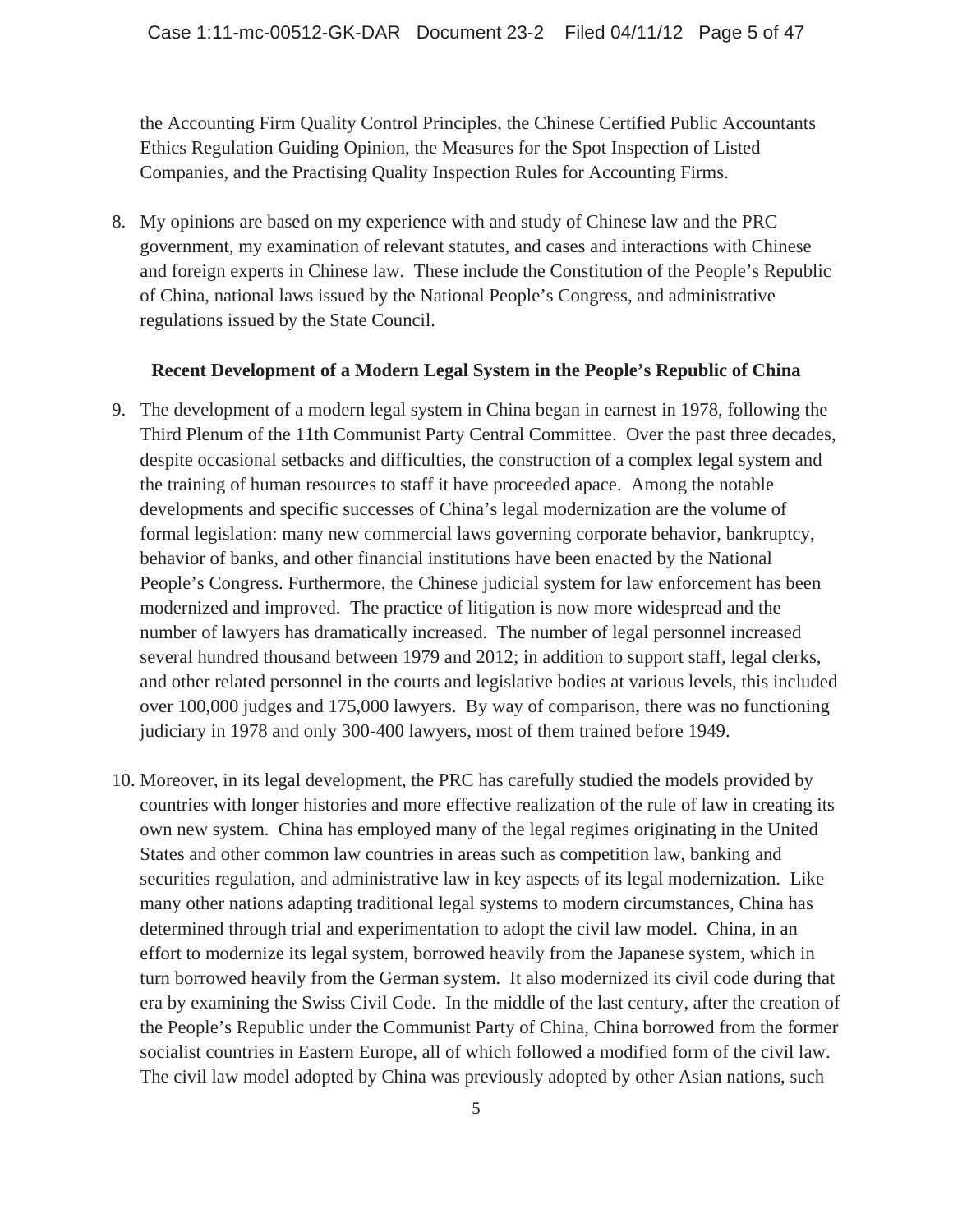as Japan, Korea, and Thailand, in the modernization of their legal systems—a modernization that took far longer than China's.

## **The "Rule of Law" in China**

- 11. Ever since the PRC embraced the modernizing of its legal system in the late 1970s, foreign governments and non-governmental organizations have been involved in efforts to promote the "rule of law" in China. National governments, foundations, university law faculties, private law firms, and individuals have endeavored for more than three decades to assist in the PRC's program of legal development while at the same time encouraging the adoption of statutes, regulations, institutions, and standards that are in line with those of other global legal systems. They also seek to integrate the PRC into international rule-based organizations and to align the domestic law and practice of Chinese actors with their foreign counterparts.
- 12. In the United States, as part of the approval by Congress of PRC accession to the WTO, the Congressional-Executive Commission on China was created by Congress in October 2000 with the legislative mandate to monitor human rights and the development of the rule of law in China, and to submit an annual report to the President and the Congress detailing PRC progress in those areas. The Commission consists of nine Senators, nine Members of the House of Representatives, and five senior Administration officials appointed by the President.
- 13. Other nations have also committed resources to these endeavors. For example, the German government established a Sino-German Institute for Legal Studies at Nanjing University. Speaking at a ceremony there in August 2007, German Chancellor Angela Merkel praised the institute for promoting cooperation in the area of law studies between Germany and China, as well as dialogues between the two countries. She pointed out that a country needs "a good legal system, the observance of the law by most of its people, and a good administrative system that ensures the effective implementation of the law."<sup>1</sup>
- 14. Over the past three decades, the United States, the European Union, and various countries, as well as the Ford Foundation, other civil society organizations, and – most importantly – the Chinese government and its judicial, other governmental and educational institutions have devoted considerable human and financial resources to building a modern rule of law system in the PRC. Internally, this was viewed as an essential feature of economic reform and

<sup>&</sup>lt;sup>1</sup> German Chancellor Visits NJU [Nanjing University], http://www.nju.edu.cn/cps/site/ njueweb/fg/index.php?id=31.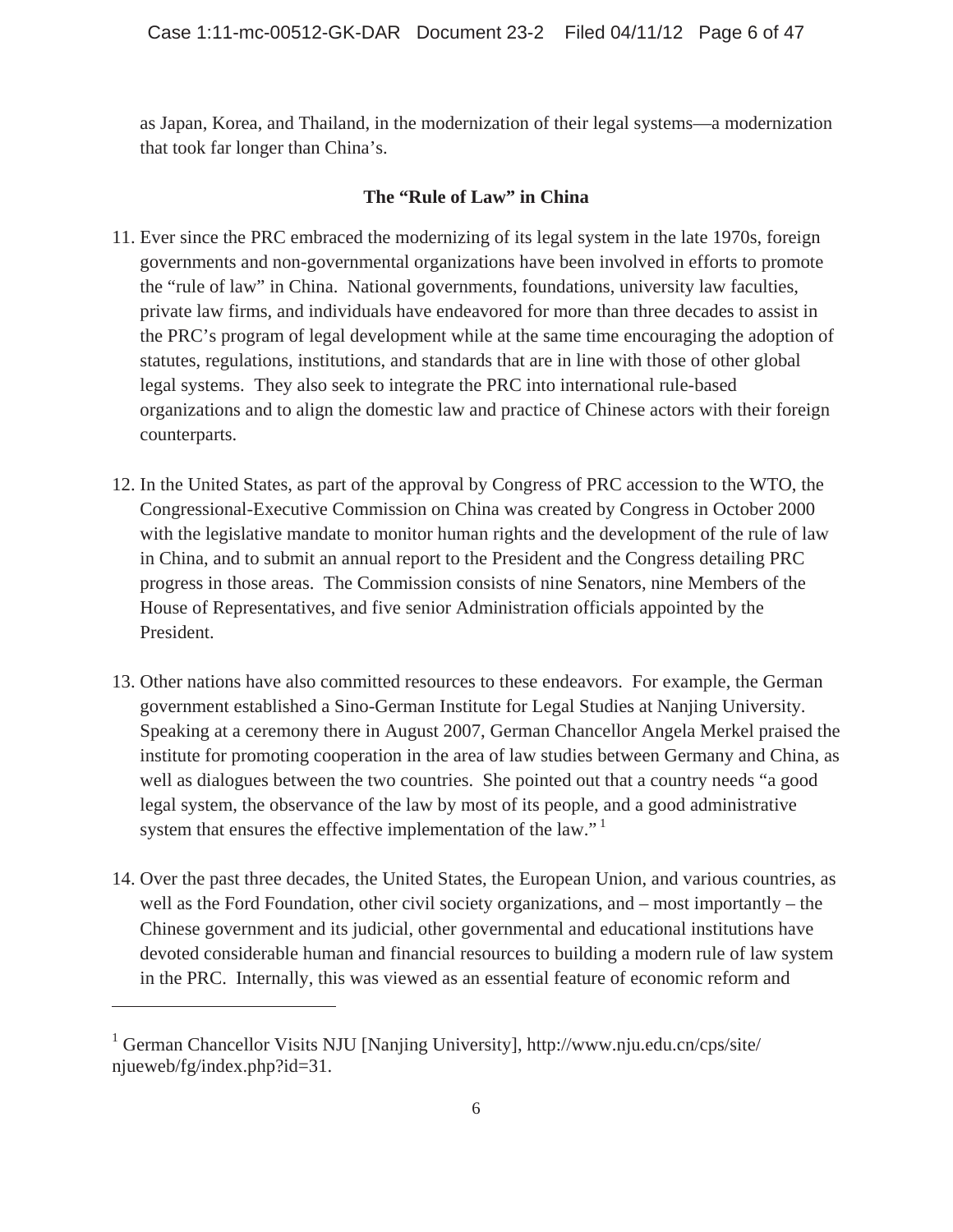opening to the outside world as part of China's development; externally, other nations desired to integrate China into a peaceful global community bound by a shared system of uniform rules governing their international relations. $<sup>2</sup>$ </sup>

## **Sensitivity to Collecting Evidence in Civil Law Country**

- 15. While all nations have an interest in protecting their nationals from the imposition of unreasonable burdens by a foreign sovereign, this interest is especially strong in civil law jurisdictions. Understanding this sensitivity is instructive in understanding China's response to administrative subpoenas, such as in this case. The U.S. approach to the extraterritorial collection of evidence differs from that of many foreign nations. In many civil law jurisdictions, such as China, the collection of evidence is regarded as a "judicial" or "public" act that may not be performed by anyone but a properly authorized governmental authority in an officially sanctioned proceeding.
- 16. The gathering of evidence created and located within a sovereign territory by a foreign government would be viewed by any sovereign as intrusive. But this is even more the case in a civil law country like China. Civil law takes a very different view of foreign discovery orders because the investigation of legal claims and defenses is a public, not private, function in the civil-law system. In these countries, only local governmental officials as part of their authorized public functions are allowed to undertake quasi-judicial actions such as serving process, acquiring evidence, recording testimony, or other matters whether or not in the presence of a judge or in a formal courtroom setting. There is an additional desire in many civil law countries to protect, as a matter of both national and judicial sovereignty, the privacy of citizens.<sup>3</sup> This leads to cautious consideration of discovery orders from foreign

 $<sup>2</sup>$  Jamie P. Horsley, The Rule of Law in China: Incremental Progress (March 2006).</sup> http://csis.org/files/media/csis/pubs/0604 cbs papers.pdf.

<sup>&</sup>lt;sup>3</sup> For example, the European Union established an Article 29 Data Protection Working Party under the Directive 95/46/EC of the European Parliament and of the Council of October 24, 1995 on the protection of individuals with regard to the processing of personal data and on the free movement of such data. The Working Party, established as an independent advisory board, has observed that"[t]here is tension between the disclosure obligations under US litigation or regulatory rules and the application of the data protection requirements of the EU." Art. 29 Data Protection Working Party, *Working Doc. 1/2009 on Pre-trial Discovery for Cross Border Civil Litigation* 4-5, Doc. No. 00339/09/EN WP 158 (Feb. 11, 2009). *See, e.g.*, Alan Charles Raul et al., *Reconciling European Data Privacy Concerns with US Discovery Rules: Conflict and Comity,* 2009 Global Competition L. Rev. V. 119-20 ("Whereas EU law identifies privacy as a fundamental human right, US law conceives of privacy as one interest among others.").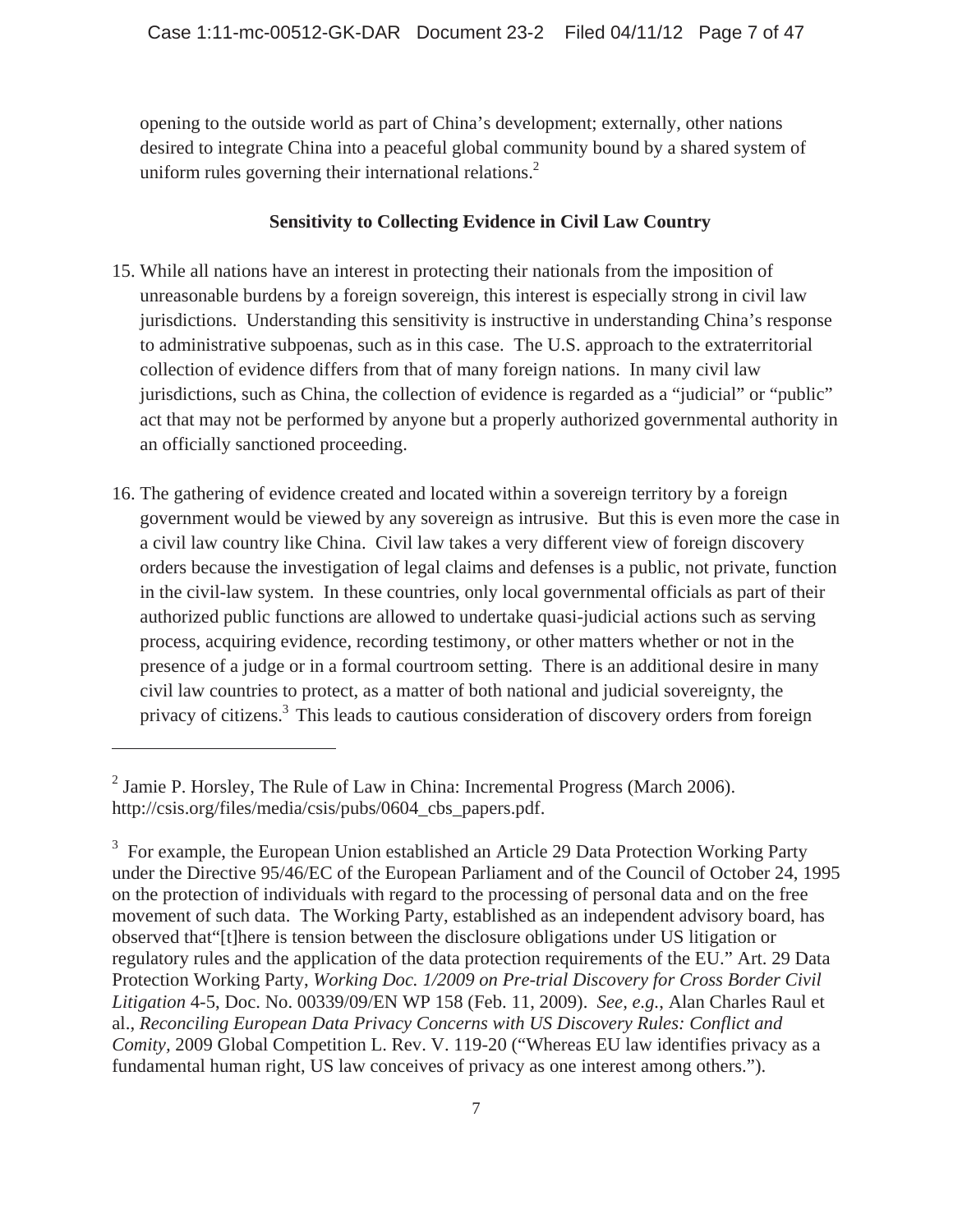jurisdictions, especially those, like the U.S., that are perceived to have fewer privacy protections.

- 17. Many foreign nations, particularly civil law states, object to orders from foreign authorities to take evidence within national territory from local nationals, except where local officials are involved in the taking of such evidence. Attempting to acquire evidence without following the requirements of the foreign country may result in arrest, detention, deportation, or imprisonment of participants, including American counsel.<sup>4</sup>
- 18. Dozens of countries, from Albania and Argentina to Venezuela, including Germany, Italy, Poland, Portugal, and Switzerland, take this position in the civil litigation context, a far less intrusive discovery scheme than that, as here, of foreign governmental administrative action.<sup>5</sup> China's position that documents cannot be produced without authorization from Chinese regulators is thus neither unique nor even unusual. These objections arise from legitimate and important concerns regarding a territorial conception of national sovereignty.
- 19. In addition, some civil law nations base their objections on the view that extraterritorial extension of judicial power could lead in particular cases to violations of national public policy in other areas. In all these respects, PRC practice is well within that of most civil law countries. In civil law countries the court conducts evidence gathering, rather than the parties. The purpose of judicial control is to safeguard individuals from undue coercion and ensure that privileges are respected. In civil law systems, the parties can typically only obtain material that is admissible at trial.
- 20. Taken together, these features of Chinese procedural rules, in common with those of other civil law jurisdictions, have created a highly regulated regime for data and documents located within or created within its sovereign territory. In keeping with its sovereign concerns in respect of these matters, the Chinese government has enacted laws that give the government

<sup>4</sup> *See* http://travel.state.gov/law/info/judicial/judicial\_688.html, as cited in http://www.hep.uiuc.edu/home/g-gollin/pigeons/exhibit\_24.pdf." (The same language is found in travel.state.gov/law/judicial/judicial\_684.html and travel.state.gov/law/judicial/judicial\_661.html).

<sup>&</sup>lt;sup>5</sup> Article 23 of the Hague Convention on the Taking of Evidence Abroad in Civil or Commercial Matters permits states signatory to take an exception stating that they will not execute Letter of Request issued for the purpose of obtaining "what is known as pretrial discovery in Common Law countries" (every signatory with the exception of Czechoslovakia, the United States, and Israel has registered some exception). *See* 1 Bruno A. Ristau and Michael Abbell, International Judicial Assistance (Civil and Commercial) A-95A-161 (1984).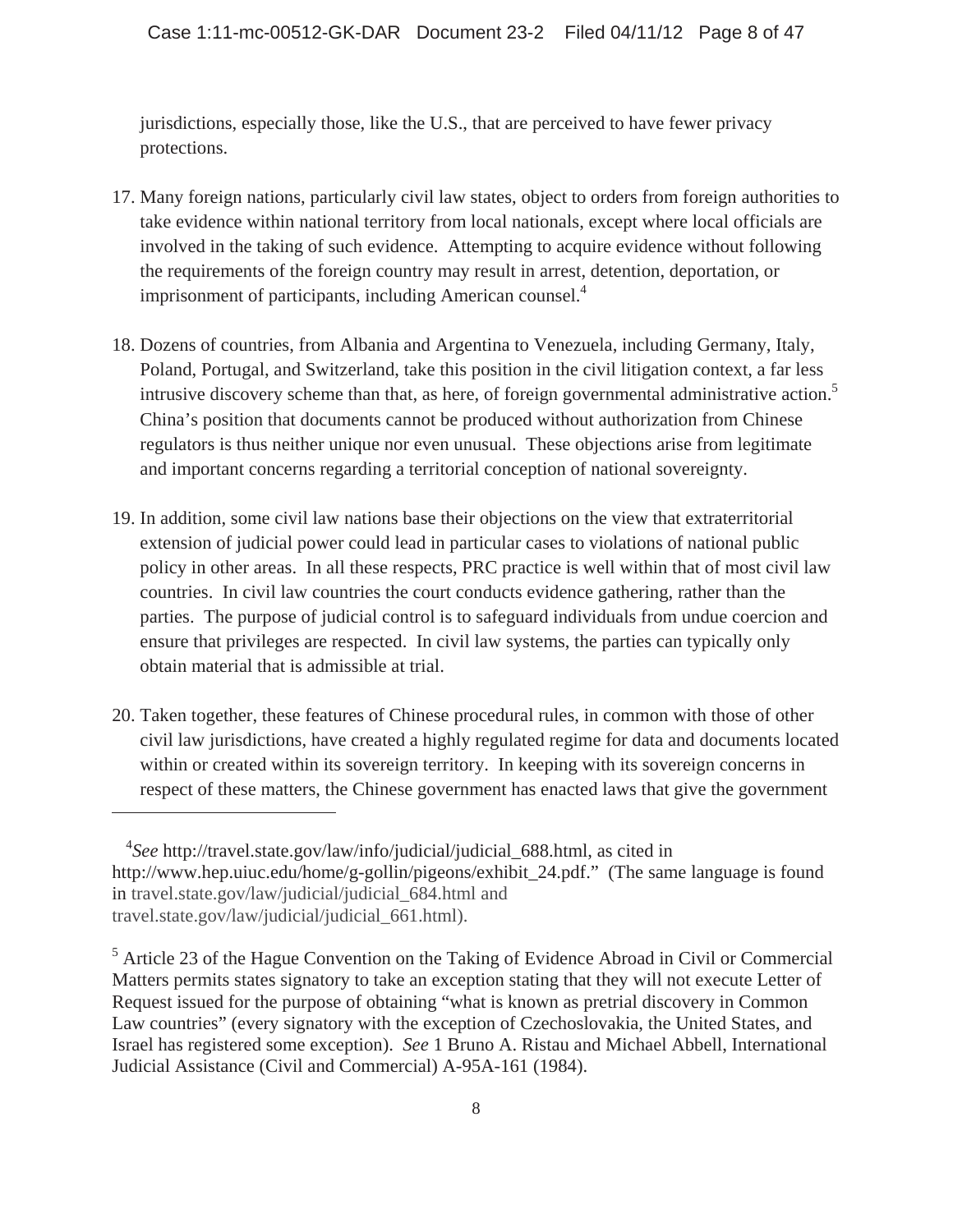the sole authority to decide whether data and documents may be transmitted both within China and without or subject to discovery abroad, and the China government enforces those laws vigorously. These include, among others, Law of the People's Republic of China on Guarding State Secrets ("State Secrets Law"), the Implementing Measures of the Law of the People's Republic of China on Guarding State Secrets ("Implementing Measures of the State Secrets Law"), Archives Law of the People's Republic of China ("Archives Law"), the Criminal Law of the People's Republic of China ("Criminal Law"), and the Supreme People's Court's Interpretation on Certain Issues Regarding Application of Law in Deciding Cases Involving Stealing, Spying into, Buying or Unlawfully Providing State Secrets or Intelligence Overseas ("Criminal Law Interpretation"). *See* Tang Decl. at ¶¶16 -22.

21. In addition, China has detailed procedures for Chinese companies, such as accounting firms, to provide audit workpapers and other documents to foreign regulators, such as the SEC. This is set forth in the Provisions on Strengthening Confidentiality and Archives Administration of Overseas Issuance and Listing of Securities ("Regulation 29"). *See* Tang Decl. at ¶20.

## **China's Evolving Securities Regulatory Regime**

22. The quick rise and robust growth of China's securities market leads many foreign observers to forget the developing nature of the Chinese market and the regulatory regime that governs it. As the recent Financial Sector Assessment of the World Bank and IMF has noted:

China's progress in reforming and developing its financial system has been considerable… This development has been supported by key banking sector reforms, creation of capital markets, introduction of a prudential regulatory regime, bank recapitalizations, and a broad-based opening of the financial system following accession to the WTO and reforms since  $2003$ .<sup>6</sup>

23. To understand this development, it is important to look at the history of China securities industry. Although there were a few wildcat exchanges set up in the 1980s in several Chinese cities, the Shanghai and Shenzhen stock exchanges were launched as the first officially approved exchanges in 1990 and 1991 respectively. At this stage, no national supervisory body existed.

<sup>6</sup> World Bank and IMF, China: Financial Sector Assessment, SecM2011-0492 (November 2011), p. 3.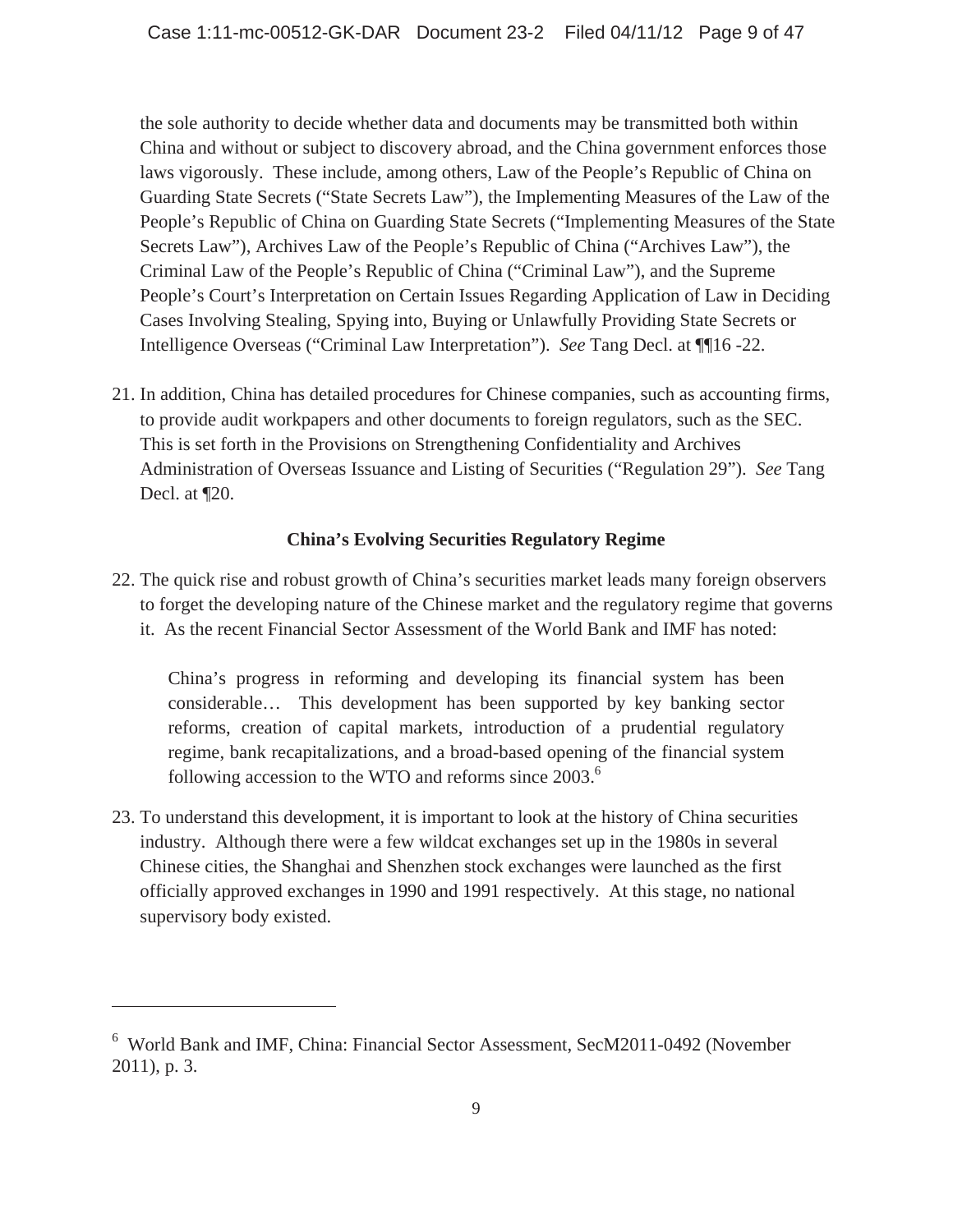- 24. In 1992, the CSRC was created to address perceived failings in supervision. In 1998 the supervision was fully centralized in the CSRC as part of securities reform that led to the promulgation of China's first Securities Law in 1999.
- 25. In two decades, the CSRC has overseen the passage of basic statutes (a Company Law in 1994 and a Securities Law five years later), as well as dozens of regulations. It today has 21 departments, four affiliated institutions, and four special committees. The senior management includes a Chairman, five Vice Chairmen, and three Assistant Chairmen. Many of the departments are headed or staffed by personnel with overseas educations in law and business faculties of the United States, United Kingdom, and other developed countries. The CSRC has 36 regional offices located around the country and two securities supervision offices located at the Shanghai and Shenzhen Stock Exchanges.<sup>7</sup> What this short outline of the history of China's securities market should demonstrate is substantial development has occurred since 1992, and undoubtedly will continue. China has, through the CSRC, implemented the requisite laws and regulations in order to modernize its securities market.

## **CSRC Commitment to Enforcement of Securities Regulations**

- 26. The CSRC oversees China's nationwide centralized securities supervisory system, with the power to regulate and supervise securities issuers, as well as to investigate, and impose penalties for illegal activities related to securities and futures. The CSRC is empowered to issue Opinions or Guideline Opinions, non-binding guidance for publicly traded corporations. Regulations enacted and issued under the authorization of the State Council are "hard law"; other enactments of the CSRC are "soft law."<sup>8</sup> The CSRC's soft law is nevertheless also enforceable in practice, since the CSRC may take actions against companies – such as preventing them from listing – if they fail to follow soft law directives.
- 27. The desire to improve Chinese companies' access to foreign capital markets has driven the CSRC to improve regulation of the securities markets and to develop cross-border regulatory cooperation mechanisms. As the CSRC stated in its 2010 Annual Report, "Overseas listing provides an important channel for China to attract foreign investment. The CSRC will continue to encourage qualified domestic companies to go public abroad through the implementation of *Several Opinions of the State Council on Further Utilizing Foreign Capital*. The CSRC urges the revision of laws and regulations relevant to overseas listing to

 $7$  China Securities Regulatory Commission Annual Report (2010), at 3.

<sup>&</sup>lt;sup>8</sup> Li Xiaoning, A Comparative Study of Shareholders' Derivative Actions: England, the United States, Germany and China 251 (2007).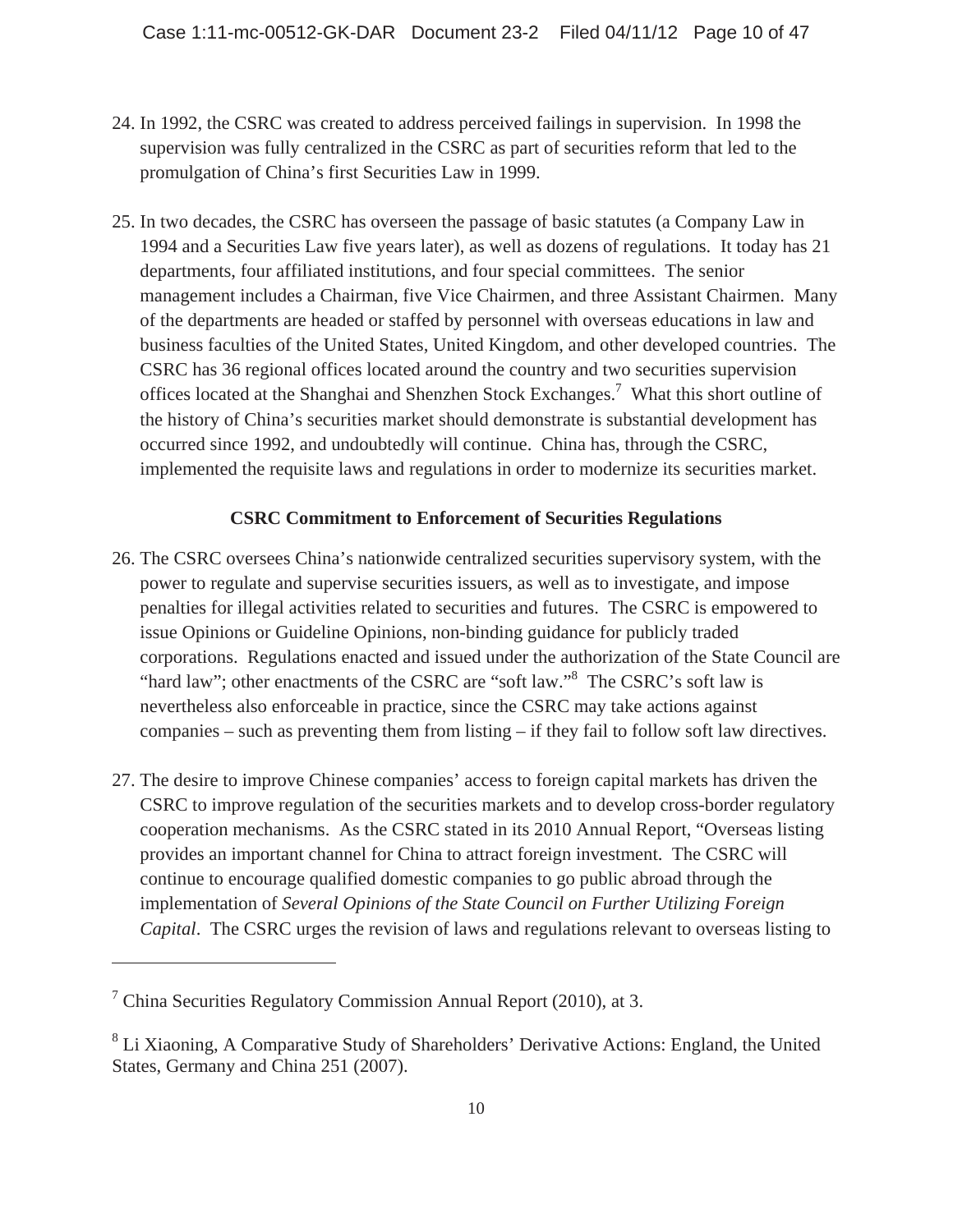improve the ongoing regulatory systems and cross-border regulatory cooperation mechanisms for domestic companies listed overseas, and encourages those companies to build platforms for going global and conduct cross-border investment, mergers and acquisitions so as to optimize resource allocation for better international competitiveness." CSRC 2010 Annual Report at 53-54.

- 28. In 2002 the CSRC announced a program to allow foreign institutional investors to deal in all categories of PRC shares; the CSRC announced a further revision of these rules with the aim being to encourage "foreign institutions to make medium- and long-term investments in China's capital markets." In 2005, China made significant reforms to its Company Law and Securities Law. The 2005 amendments made substantial changes to China's securities law. Subsequent developments, have also contributed to an improved securities environment, although some problems continue to persist.
- 29. In attempting to enhance its capacity to perform its enforcement role, the CSRC has sought international linkages for more than a decade in order to learn from more experienced regulators and to share information about developments in global efforts to increase the reach of new regimes for financial controls. As early as January 2002, the CSRC signed a Memorandum of Cooperation with the United States Commodity Futures Trading Commission ("CFTC"), which among other things provided for the CSRC to get technical assistance from the CFTC about enforcement.<sup>9</sup> Subsequently, there have been exchanges of delegations, training missions, additional agreements, and discussions about regulatory coordination.<sup>10</sup>
- 30. Similarly, the SEC signed a cooperation agreement with the CSRC in 1994. Over the almost two decades since then, there have been regular exchanges, additional agreements, and further regulatory cooperation. These include:
	- Memorandum of Understanding Regarding Cooperation, Consultation and the Provision of Technical Assistance, April 28,1994 (Beijing);

 $\overline{a}$ 

http://www.csrc.gov.cn/pub/csrc\_en/affairs/Cooperation/201203/t20120315\_207208.htm.

<sup>&</sup>lt;sup>9</sup> Memorandum of Understanding between the United States Commodity Futures Trading Commission and the China Securities Regulatory Commission regarding Futures Regulatory Cooperation,

http://www.cftc.gov/ucm/groups/public/@internationalaffairs/documents/file/ccsrc02.pdf.

 $10$  As of March 15, 2012, the CSRC website lists 51 cooperative agreements with foreign regulatory authorities: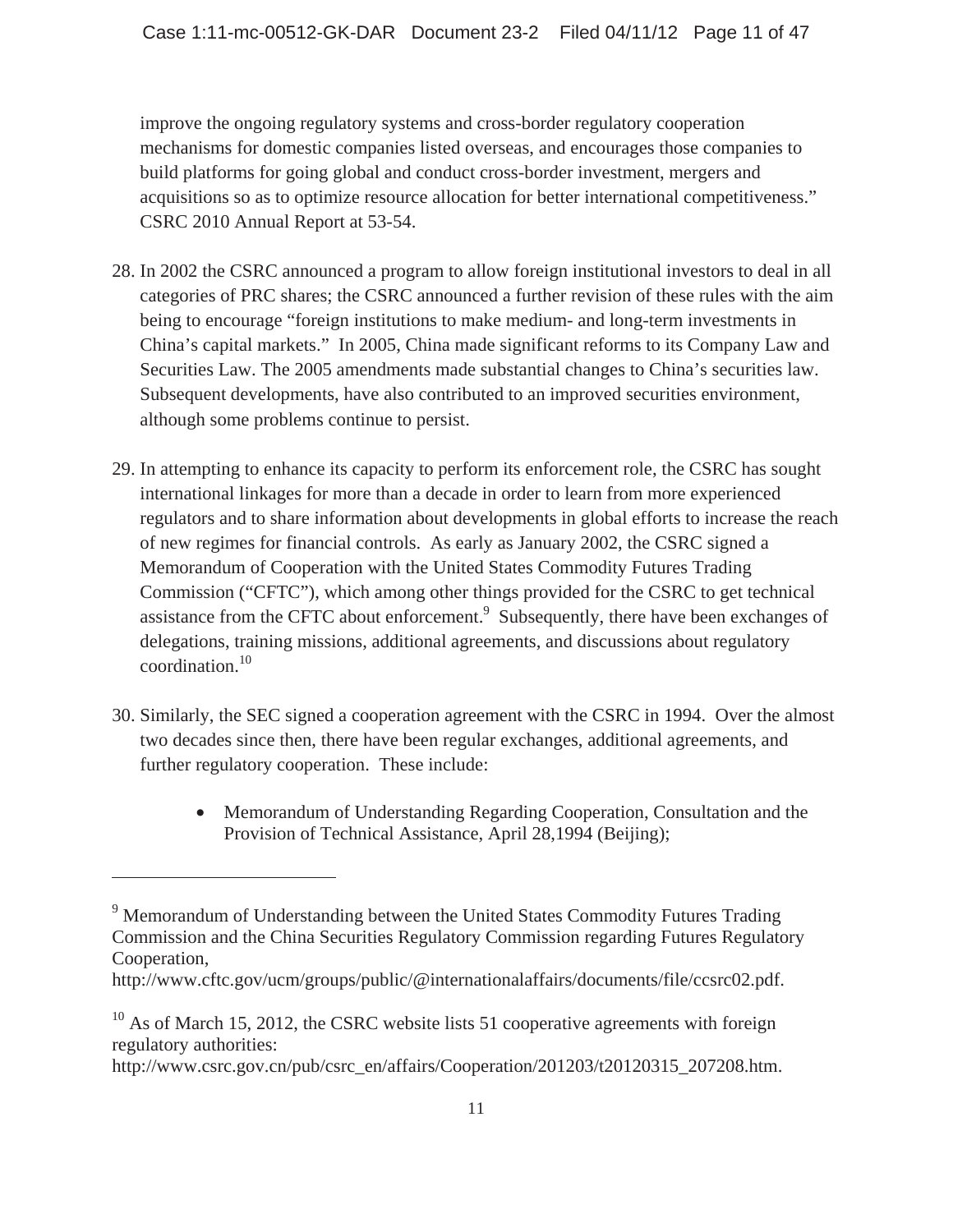- Terms of Reference for Cooperation and Collaboration. May 2, 2006 (Washington, D.C.);
- Sino-U.S. Symposium on Audit Oversight, Beijing, July 11-12, 2011 (In attendance were officials from the SEC; Public Company Accounting Oversight Board ("PCAOB"); CSRC, and Chinese Ministry of Finance ("MOF")).
- 31. As then SEC Chairman Christopher Cox noted in May 2006, upon the signing of the Terms of Reference, "We are also mindful that regulatory progress must be coupled with strong, consistent enforcement and channels for international cooperation. I am pleased that today we are memorializing the strengthening of cooperation and collaboration between the SEC and the CSRC through the formalization of a dialogue between our Commissions."<sup>11</sup>
- 32. The new dialogue, which continues to this day, has three primary objectives:
	- a. to identify and discuss securities markets regulatory developments of common interest, particularly those relevant to reporting requirements for public companies listed in one another's markets;
	- b. *to improve cooperation and the exchange of information in cross-border securities enforcement matters;* and
	- c. to continue and expand upon the existing program of training and technical assistance provided by the SEC to the CSRC. (emphasis supplied) $^{12}$
- 33. The CSRC has continued to enhance communication and cooperation with its overseas counterparts and other international organizations such as the International Organization of Securities Commissions ("IOSCO"). By mid-2011, the CSRC had signed 51 bilateral Memoranda of Understanding ("MOUs") with securities and futures regulatory authorities in various countries and regions.<sup>13</sup> These MOUs contribute to the sharing of supervisory information, provide assistance on cross border investigations, and facilitate staff exchanges and cooperation on research. In June 2006, Mr. Shang Fulin, Chairman of the CSRC, was elected as the vice-chairman of the Executive Committee of IOSCO) an association of organizations that regulate the world's securities and futures markets. Its members are typically the Securities Commission or the main financial regulator from each country. Mr.

 $11$  http://www.sec.gov/news/press/2006/2006-63.htm.

 $^{12}$  *Id.* 

<sup>&</sup>lt;sup>13</sup> See List of Bilateral MOUs signed between CSRC and its overseas Counterparts (As of the end of February 2012) March, 15, 2012, *supra* note 8.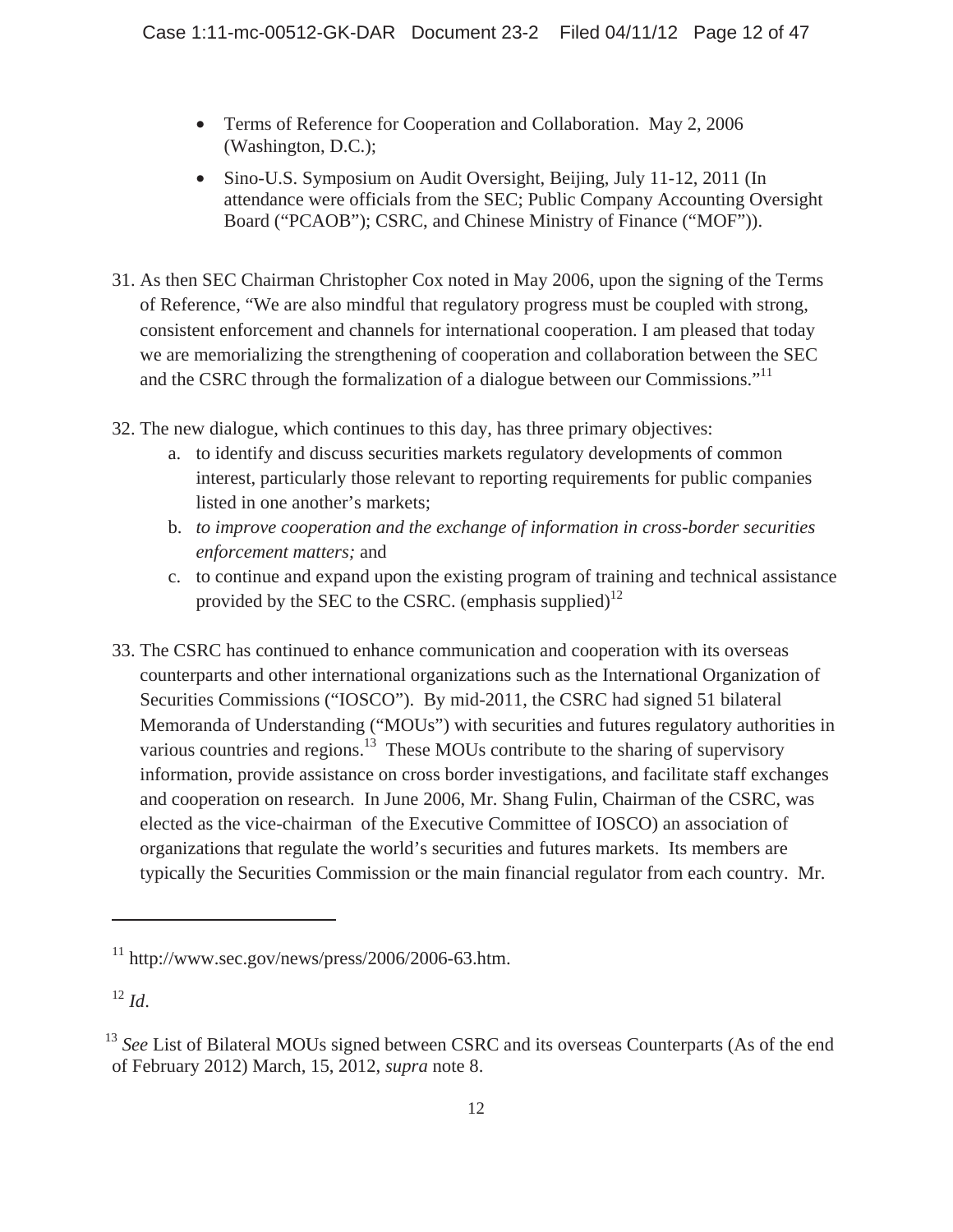Shang was re-elected in  $2011 - a$  recognition of the high regard in which he was held – and served until being transferred later that year to head China's Banking Regulatory Commission.

- 34. And more generally, China has been committed to efforts to expand regulatory cooperation, especially with the U.S. For example, the Joint U.S.-China Fact Sheet from the Fourth U.S.- China Strategic Economic Dialogue, held at the U.S. Naval Academy in Annapolis, Maryland on June 17 and 18, 2008, included the following agenda items:
	- The United States has proposed new regulations that are consistent with the International Organization of Securities Commissions revised Code of Conduct for Credit Rating Agencies, to strengthen their procedures to protect the integrity of the ratings process, help ensure that investors and issuers are treated fairly, and safeguard confidential material information provided;
	- China will allow existing credit rating agency ("CRA") joint ventures to apply to qualify for a securities-related credit rating business without a reduction in their existing percentage foreign equity stake, following entry into force of new U.S. CRA regulations, at which time registered CRAs must comply fully. CSRC will consider these applications in accordance with its prudential regulations.<sup>14</sup>
- 35. When a newly-created U.S.-China Strategic and Economic Dialogue was established by President Obama and Chinese President Hu in 2009, it emphasized high-level sovereign-tosovereign contacts and exchanges in the development of relations between the two countries. Both nations announced they would "welcome continued dialogue between the bilateral competent authorities on the oversight of accounting firms providing audit services for public companies in the two countries based on mutual respect for sovereignty and laws."15
- 36. In 2011, U.S. Treasury Department and Chinese regulators "welcome[d] continued dialogue between the bilateral competent authorities on the oversight of accounting firms providing audit services for public companies in the two countries."<sup>16</sup>

<sup>14</sup> http://www.treasury.gov/initiatives/Documents/sedjointfactsheet.pdf.

<sup>&</sup>lt;sup>15</sup> U.S. Dep't of Treasury, Joint Strategic and Economic Dialogue Fact Sheet (Jul. 28, 2009), http://www.treasury.gov/press-center/press-releases/pages/tg240.aspx.

<sup>&</sup>lt;sup>16</sup> Joint Press Release, Third Meeting of the U.S.-China Strategic & Economic Dialogue (May 10, 2011), http://www.treasury.gov/press-center/press-releases/Pages/tg1170.aspx.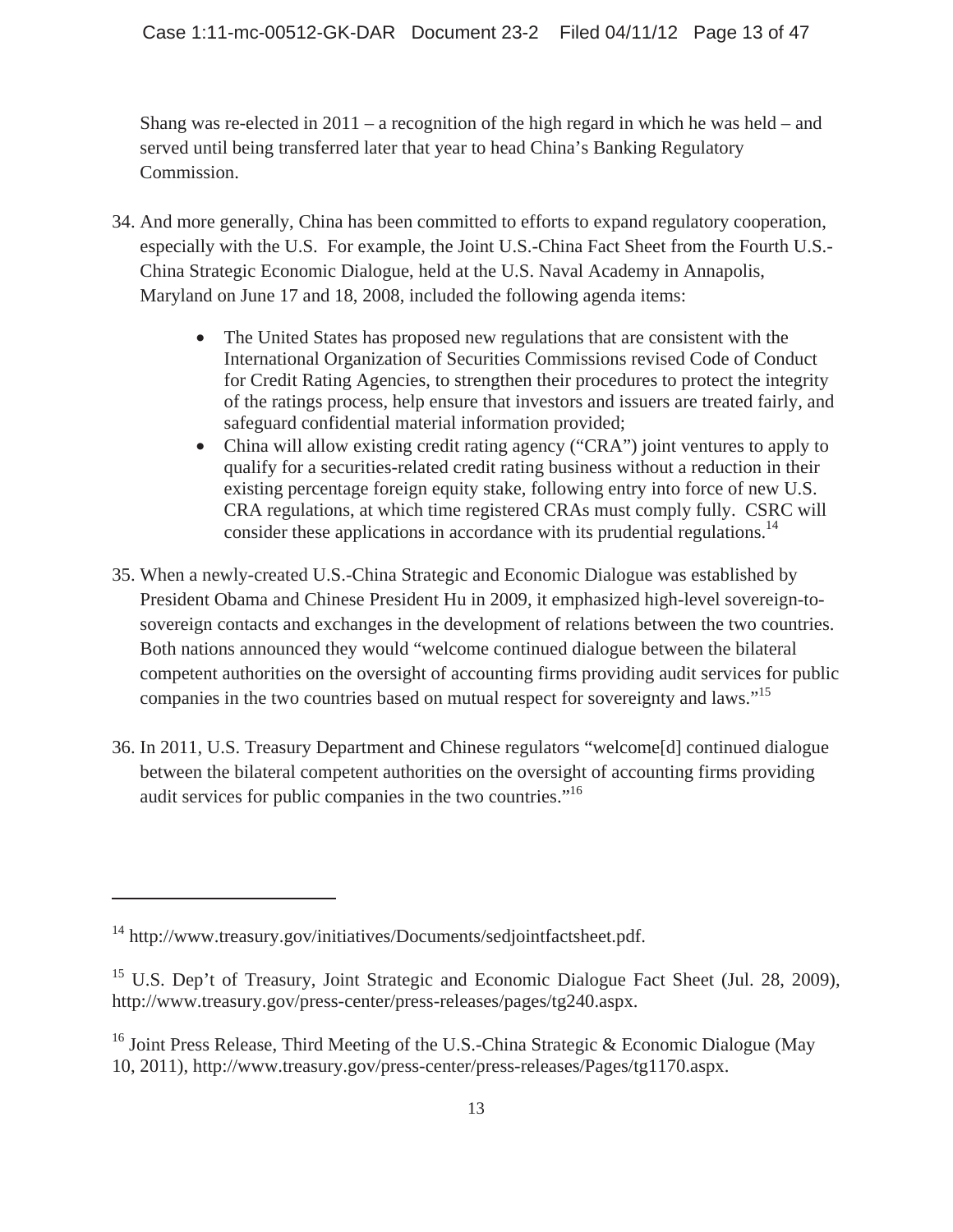#### **PRC Sensitivity about Release of Information**

- 37. The PRC has had a longstanding interest in protecting sensitive information. The Provisional Regulation on Protecting State Secrets was one of the first pieces of legislation issued in the PRC after its formation. In the PRC, there is a huge body of what are classified as "state secrets." Under Chinese law, these are rather loosely defined as matters concerning "national economic and social development." Article 9 of the State Secrets Law; *see also* Tang Decl. at ¶¶16 & 33. These matters relating to "national economic and social development" are apart from and in addition to the usual inclusion of political, military and diplomatic matters and decisions.
- 38. According to both the letter and spirit of this legislation, matters relating to the PRC economy, including such matters as filings with regulatory agencies, commercial records, and even normal social and economic statistics are routinely labeled as "state secrets." *See* Tang Decl. at ¶16 & 33. China's treatment of economic and commercial information as an element of its national security is, in part, a reflection of the fact that many large China companies are state-owned enterprises. With such a high level of State involvement in industry, it is only reasonable that far more information is deemed to be sensitive to the State.
- 39. Moreover, in the PRC, the determination of what constitutes a state secret is a governmental function. The State Secrets Bureau is empowered to determine what constitutes a state secret and may make broad determinations. *See* State Secrets Law at Art. 11. This determination is not the purview of citizens or companies.

#### **PRC Concerns about Sovereignty**

- 40. The "Hundred Years of Humiliation" ushered in by the Opium Wars and Western exploitation of Chinese military weakness in the 19th century, as well as civil war, Japanese occupation and atrocities, and the subsequent revolutions during the 20th century, have engendered an extreme sensitivity toward any foreign intrusion in modern China. Such events as the acquisition of Hong Kong by Western powers and the loss of three eastern provinces of Manchuria (known as "Manchukuo") to Japan deepened this sensitivity. Defending China by controlling foreign access to Chinese territory is a remnant of China's perceptions of its own comparative weakness and inability to rebuff foreign incursions not only before 1949, but throughout the Cold War and various confrontations before China's more recent rise. For this reason, along with the historical reasons set forth above, unilateral demands by foreign governments are viewed as an affront to China sovereignty.
- 41. The PRC prefers settlement of international issues with foreign governments through negotiation, mediation, and conciliation because it maintains respect for the PRC as a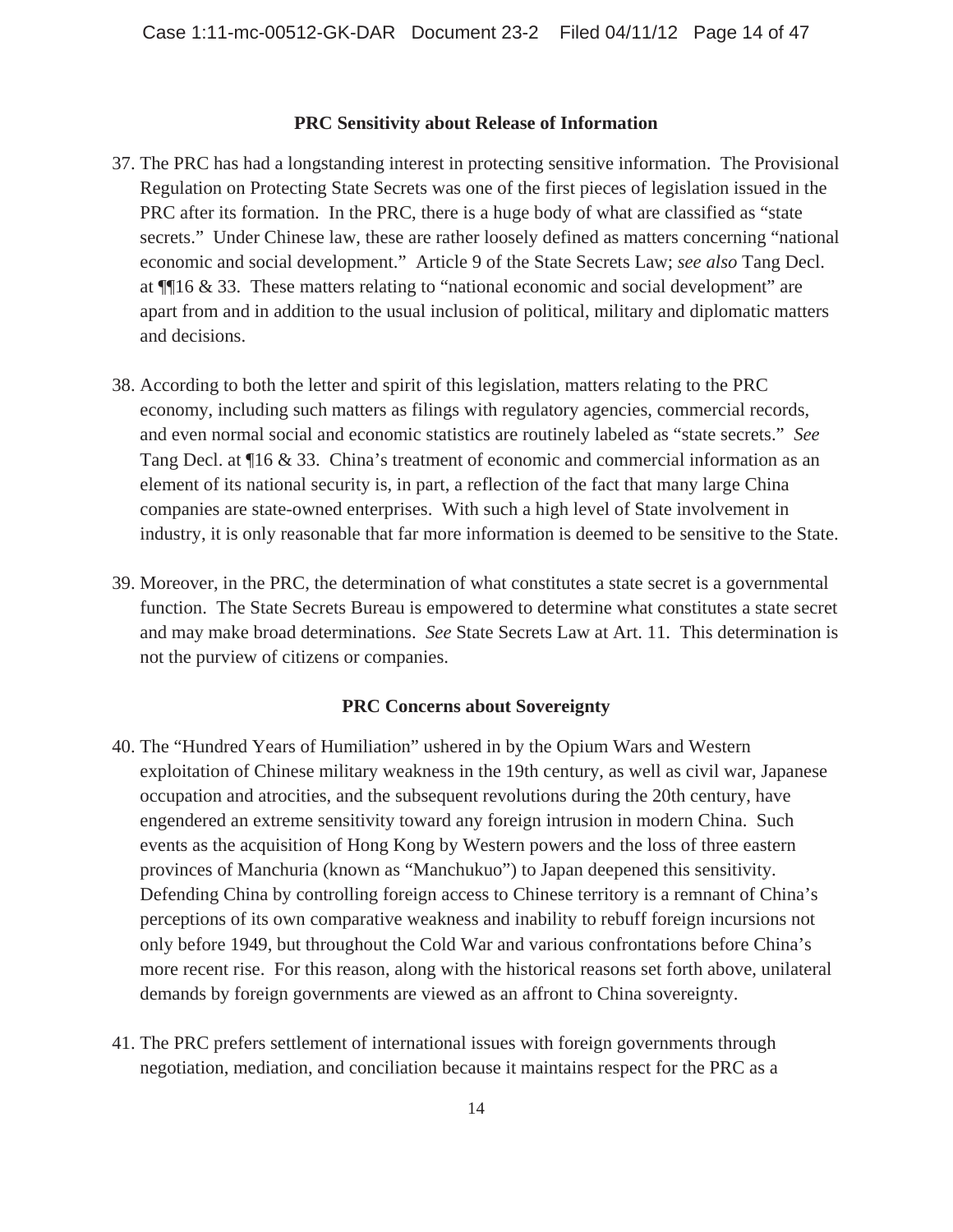sovereign nation. Respect for the PRC as a sovereign government, particularly by other sovereign powers, is an important value of the China government because of the historical challenges to China's sovereignty. Due to the size of the Chinese government, the various governmental offices that may be involved, and the importance China attaches to issues of sovereignty, negotiations can be time-intensive endeavors.

42. China aspires to increase its standing in the international community and continues to seek opportunities to work cooperatively with other countries, to create effective cross-border enforcement, and to take part in and strengthen the global marketplace.

# **The CSRC's Position on Providing Information to Foreign Regulators**

- 43. In light of China's history and prior experience with international and foreign law, and maintaining the strong commitment to governmental control of official information, the CSRC has developed a regulatory regime which reflects those important national priorities. For example, in the context of PCAOB inspections, the CSRC has conditioned inspection of firms in China on general principles of successful cross-border cooperation, including, but not limited to:
	- a. Equality and reciprocity;

- b. Observing laws in both jurisdictions, and being to the common interests [sic];
- c. Facilitating cross-border financial activities rather than creating obstacles;
- d. respecting the consensus already reached between regulators instead of resorting to a unilateral departure from existing cooperative framework.<sup>17</sup>
- 44. As a result, the CSRC's rules and practices are designed to require the transmission of any information between PRC companies or individuals involved in them and foreign regulators solely through governmental channels. Going outside of those channels not only violates a panoply of Chinese legal and regulatory enactments, *see, e.g.*, Regulation 29, the State Secret Law, the Criminal Law, the Securities Law, the CPA Law, the Archives Law, and the China Certified Public Accountants Audit Rules No. 5101 on Service Quality Control; *see also* Tang Declaration at ¶¶19-50, but it also breaches longstanding political and cultural norms which may operate even more powerfully to constrain the behavior of Chinese persons.
- 45. In connection with this case, the CSRC sent a letter to DTTC, "Concerning Providing Audit Archives Overseas of Certain CPA Firms," dated October 11, 2011. The text of this letter reiterated the long-held position of the CSRC with respect to these issues:

<sup>&</sup>lt;sup>17</sup> See Letter of CSRC to PCAOB, dated January 22, 2009, RE: PCAOB Rulemaking Docket Matter No. 027.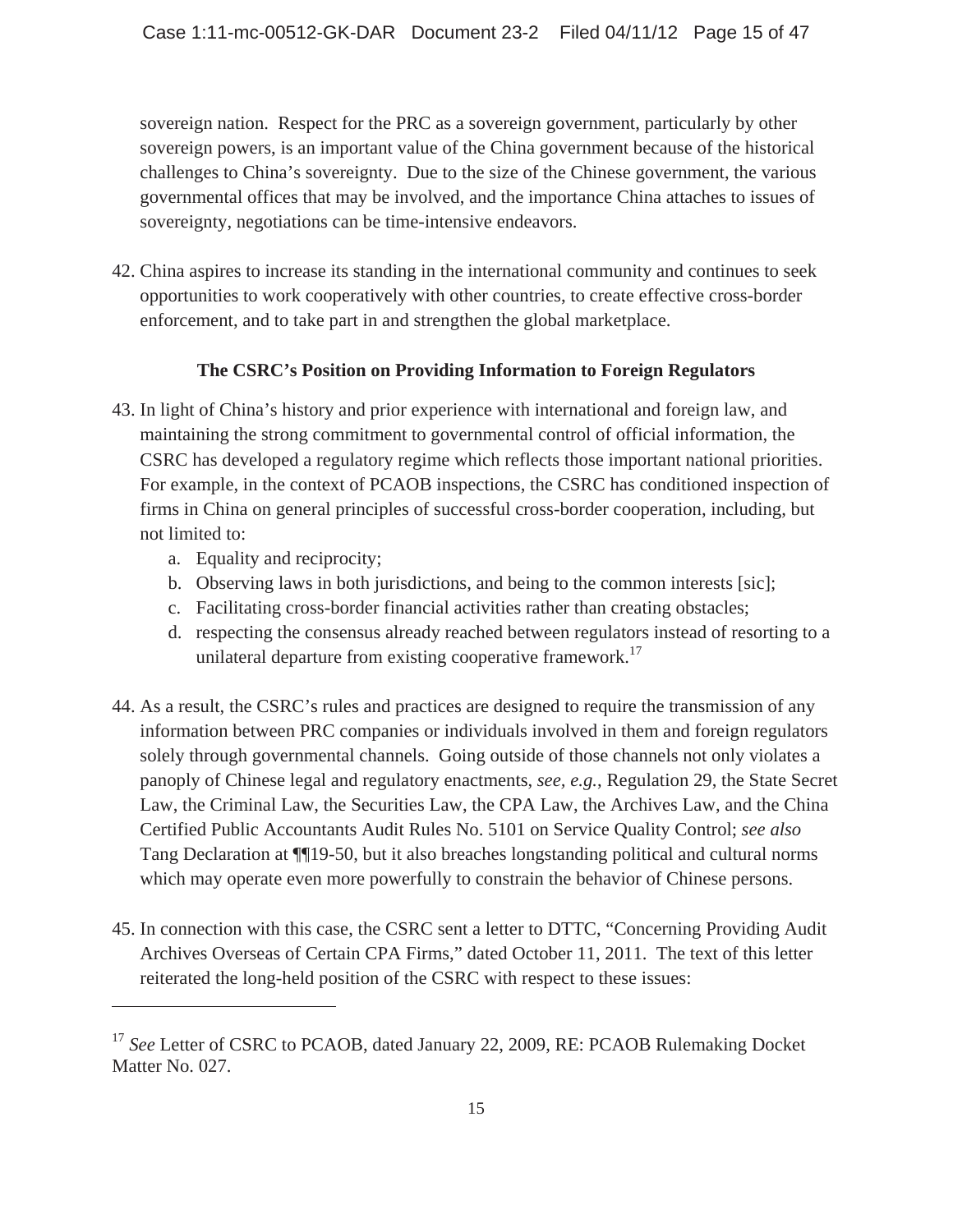In reply to a letter dated October 8, 2011 regarding Longtop Group, the CSRC – after deliberating and discussing with the Ministry of Finance – ordered:

In providing audit working paper and other archive materials overseas, CPA firms shall comply with the Securities Law of the PRC, the Law of the PRC on Certified Public Accountants, the Law of the PRC on Guarding State Secrets, the Archives Law of the PRC and other relevant laws, regulations and related provisions, and shall follow the applicable legal procedures; otherwise they shall assume legal liabilities according to law.

Overseas securities regulatory agency [sic] who seeks the relevant audit archives and other documents in fulfilling its legal responsibilities shall work together and consult [with the Chinese regulatory agency] to find a solution through the cooperative regulation mechanism with the Chinese regulatory agency.

CPA firms must comply with the relevant Chinese laws regulations and related provisions and properly deal with the relevant issues; those who provide audit archives and other documents overseas without authorization and in violation of the law shall be subject to legal liabilities.

From the foregoing, it should be abundantly clear that the Chinese government and securities regulatory authorities have taken the position that direct production of audit workpapers to foreign governments without approval of the China government would be a violation of Chinese laws.

46. While the PRC government has begun to increase the transparency of its regulatory system, partly in response to requirements of China's accession to the WTO, the vast majority of administrative guidance provided by Chinese regulators to regulated entities is still largely unwritten or "internal" (in Chinese "neibu"), unlike in the U.S. The use of "neibu" guidance in no way undermines the authoritative nature of the guidance, and Chinese citizens and companies must follow "neibu" guidance just as with written law. This practice is employed for several reasons – it preserves the flexibility of administrative action, it avoids possible embarrassment should higher-level officials disapprove of the guidance or should the official line change, and it allows disparate treatment of similarly situated entities. The decision to commit this guidance not only to a written document but also to a letter which must have been expected to be transmitted overseas bespeaks the policy importance the CSRC attaches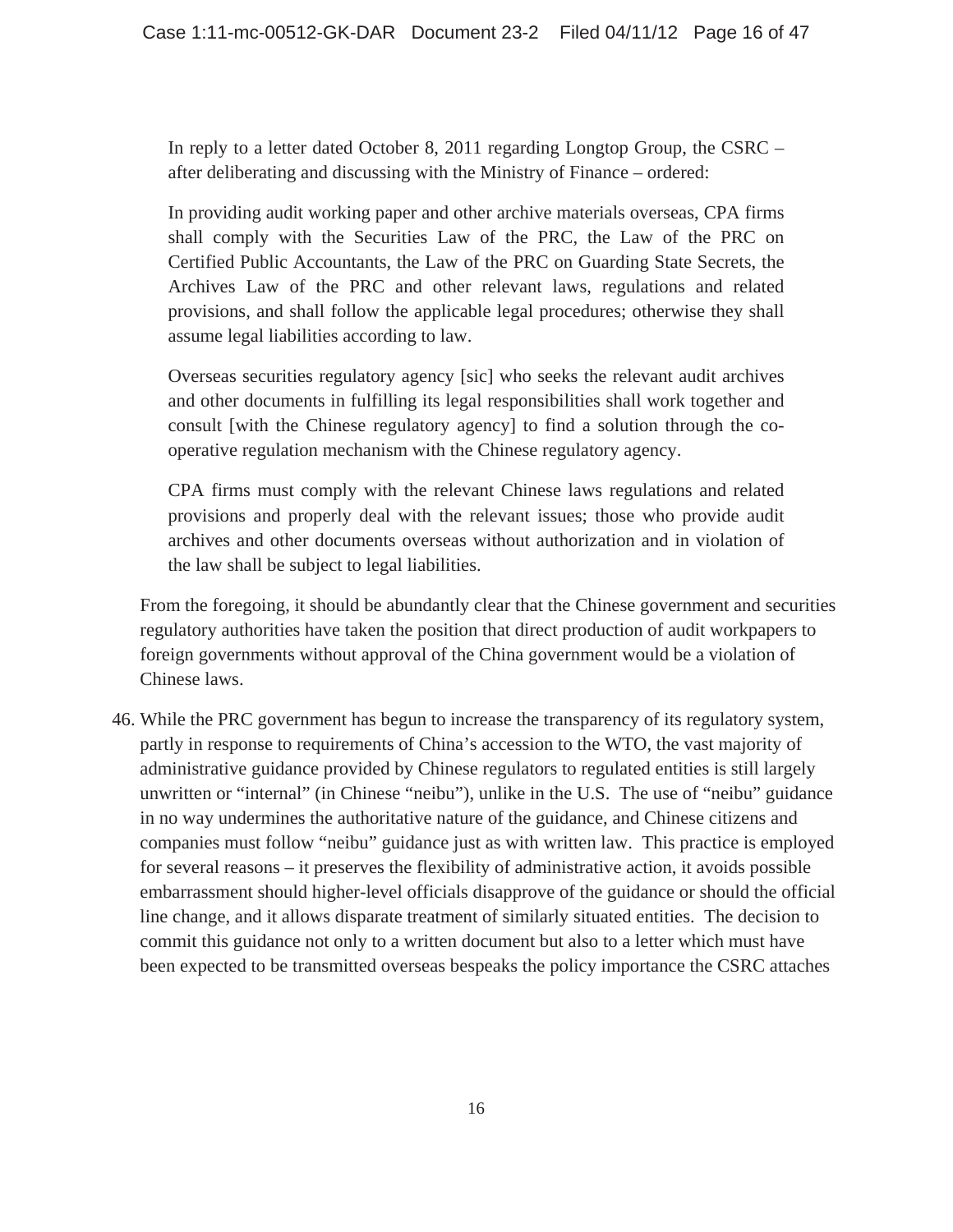to this issue. Moreover, having taken such a step, the CSRC clearly intends to make it very clear to the regulated entity that it intends this policy to be legally binding.<sup>18</sup>

## **The Declaration of Professor Tang Xin**

- 47. I am personally well acquainted with Professor Tang Xin. We were colleagues in the Law Faculty at Tsinghua University during the Spring Term, 2006, while I taught there as Fulbright Distinguished Senior Lecturer on Law. We subsequently joined a panel at Oxford University on "Recent Developments in Chinese Law" in 2007, where I presented a paper on corporate governance in China and Professor Tang commented on my paper. The panel presentations were later edited for a special issue of the *China Quarterly* and also published as a book. We share interests in corporate law, securities regulation, corporate finance, and corporate governance – subjects which both of us regularly teach and research. I believe that Professor Tang, as a member of a leading Chinese university law faculty and a respected scholar and author, is an expert with respect to the matter upon which he has rendered his opinions in this case.
- 48. I have examined the statutes, regulations and cases Professor Tang cites in his declaration and have reviewed the opinions he has presented about them with respect to their content and their interpretation as a matter of Chinese law. Based on that review and my own prior knowledge of the Chinese legal system, I agree with the conclusions he has drawn and the opinions he has rendered.

# **China and The Hague Service Convention**

- 49. As discussed above, China has made great strides in building a modern legal system over the past three decades. Among those accomplishments is the creation of a system of civil process to accommodate China's increasing global influence, including the collection of evidence in China relating to foreign proceedings.
- 50. Both the People's Republic of China and the United States have signed the Hague Service Convention, and the Hague Service Convention entered into force between the U.S. and

<sup>18</sup> *See* 1 James M. Zimmerman, China Law Deskbook: A Legal Guide for Foreign-invested Enterprises, 67 (3d ed. 2010).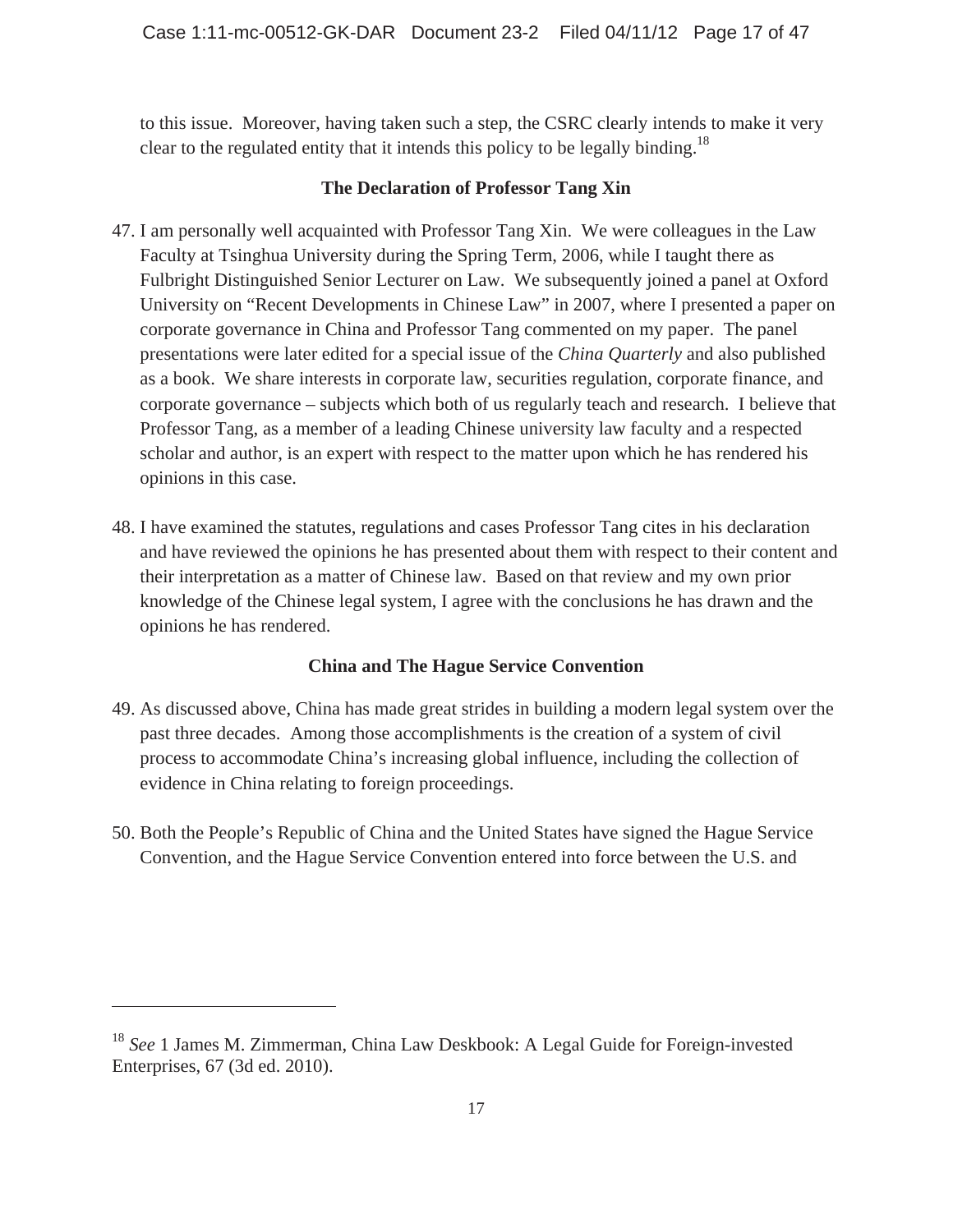China in 1991.<sup>19</sup> Therefore, service on a Chinese company must fully comply with this Convention. Service under the Hague Service Convention is effected through the designated Chinese Central Authority in Beijing, which is the Bureau of International Judicial Assistance, Ministry of Justice of the People's Republic of China.

51. In 1992, to help promote effective implementation of the Convention by the judiciary, and by Chinese diplomatic and consular missions abroad, the Supreme People's Court, Ministry of Foreign Affairs and Ministry of Justice jointly issued two documents: (i) the Circular on the Relevant Procedures to Implement the Convention on Service Abroad of Judicial and Extrajudicial Documents in Civil or Commercial Matters; $^{20}$  and (ii) the Measures on the Implementation of the Hague Service Convention.<sup>21</sup> The Circular specified the competent authorities and the procedures for the service of documents through diplomatic channels and judicial channels, respectively. The Measures contained specifications, in particular, on the time limitation for service, as well as rules for translations and communication of documents. Since Chinese national laws do not contain any special procedural rules for international judicial assistance, the above-mentioned notices issued by the Supreme People's Court help the courts to obtain proper information on the status of treaties that China has concluded with foreign countries. The notices also give binding legal guidance for the uniform implementation of the Hague Service Convention by domestic courts.<sup>22</sup>

 $\overline{a}$ 

<sup>20</sup> Ministry of Justice, Supreme People's Court, Ministry of Foreign Affairs, Circular on the Relevant Procedures to Implement the Convention on Service Abroad of Judicial and Extrajudicial Documents in Civil or Commercial Matters, promulgated March 4, 1992. (Exhibit B).

 $^{21}$  Ministry of Justice, Supreme People's Court, Ministry of Foreign Affairs, Measures on the Implementation of the Convention on Service Abroad of Judicial and Extra-judicial Documents in Civil or Commercial Matters, promulgated September 19, 1992. (Exhibit C).

<sup>&</sup>lt;sup>19</sup> See Status Table: Convention of November 15, 1965 on the Service Abroad of Judicial and Extrajudicial Documents in Civil or Commercial Matters, Hague Conference on Private International Law (Hague Service Convention), available at http://hcch.evision.nl/index\_en.php?act=conventions.status&cid=41 (last visited Feb. 12, 2012).

On March 2, 1991, at the Seventh National People's Congress Standing Committee meeting, the People's Republic of China decided to approve China's accession to the Hague Service Convention. 20 U.S.T. 361, T.I.A.S. 6638; 28 U.S.C.A. (Appendix following Rule 4 Fed. R. Civ. P. ); 16 I.L.M. 1339 (1977).

<sup>22</sup> H. Xue and Q. Jin, *International Treaties in the Chinese Domestic Legal System*, Chinese J. Int'l L, Vol. 8 (2): 299-322 (2009).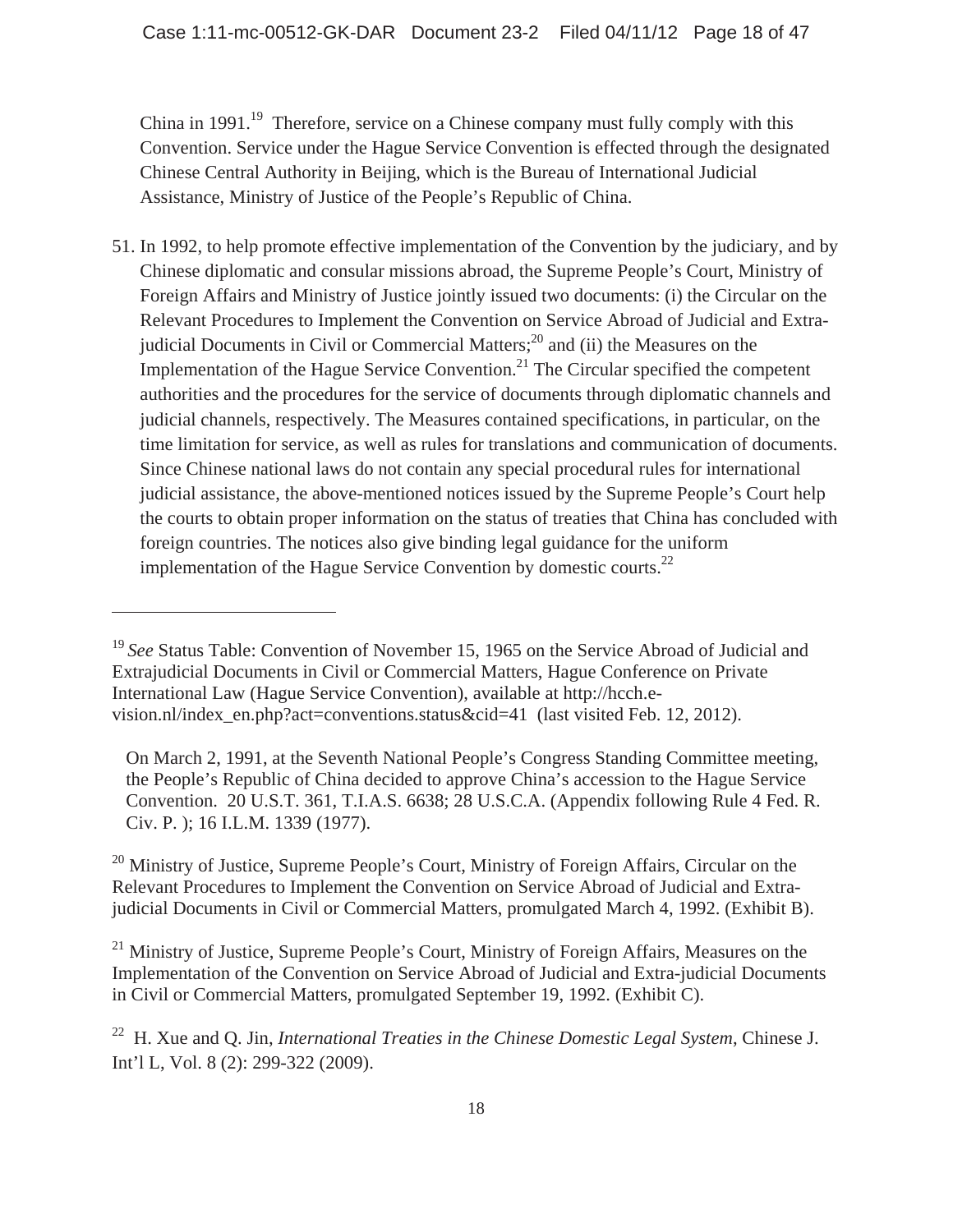- 52. The People's Republic of China in Articles 260 and 261 of its Civil Procedure Law has detailed the sole means for foreign litigants to obtain international judicial assistance in China.<sup>23</sup> Article 261 states that any request for judicial assistance "shall be conducted through channels stipulated in the international treaties concluded or acceded to by the People's Republic of China" or through diplomatic channels. The Hague Service Convention is precisely the international treaty contemplated by Article 261 to which China has acceded with the intention of channeling all requests for judicial assistance through the mechanism provided by the treaty and China's implementing legislation in compliance with the Hague Service Convention.
- 53. In acceding to the Hague Service Convention, China took a limited reservation with regard to service of process by mail, further indicating its determination to control the intrusion of foreign legal process on Chinese judicial sovereignty. Indeed, according to the U.S. State Department's website, "service of process by mail should NOT be used in China." *See* ¶56 *infra*. Service beyond simple notice by mail is an essential component to China's willingness to countenance foreign access to its domestic civil process which would otherwise be regarded as an affront to Chinese sovereignty. As noted above, China is not alone among civil law jurisdictions in imposing such requirements.
- 54. The U.S. approach to the extraterritorial service of process in civil litigation differs from that of many foreign nations. In many civil law jurisdictions, such as China, the service of process is regarded as a "judicial" or "public" act that may not be performed by private persons.24 To that end, civil law jurisdictions generally regard service of process in litigation as a sovereign act that may be performed in their territory only by the state's own officials and in accordance with its own laws. In many civil law countries, service of process must be effected by an official of the local court, or by a specially designated official subject to the court's control.25

<sup>&</sup>lt;sup>23</sup> PRC Civil Procedure Law, arts. 260 & 261 (Exhibit D).

 $^{24}$  For example, in Switzerland, Swiss government officials must serve judicial documents on persons residing in Switzerland. The Swiss Criminal Code, § 271, forbids the service of process within Switzerland by anyone other than Swiss government officials. G. Born, International Civil Litigation in United States Courts: Commentary & Materials, 775-776 (3d ed. 1996).

<sup>&</sup>lt;sup>25</sup> See Tatyana Gidirimski, "Service of United States Process in Russia Under Rule 4(f) of the Federal Rules of Civil Procedure," 10 Pac. Rim L. & Pol'y J. 691, 695 (2001):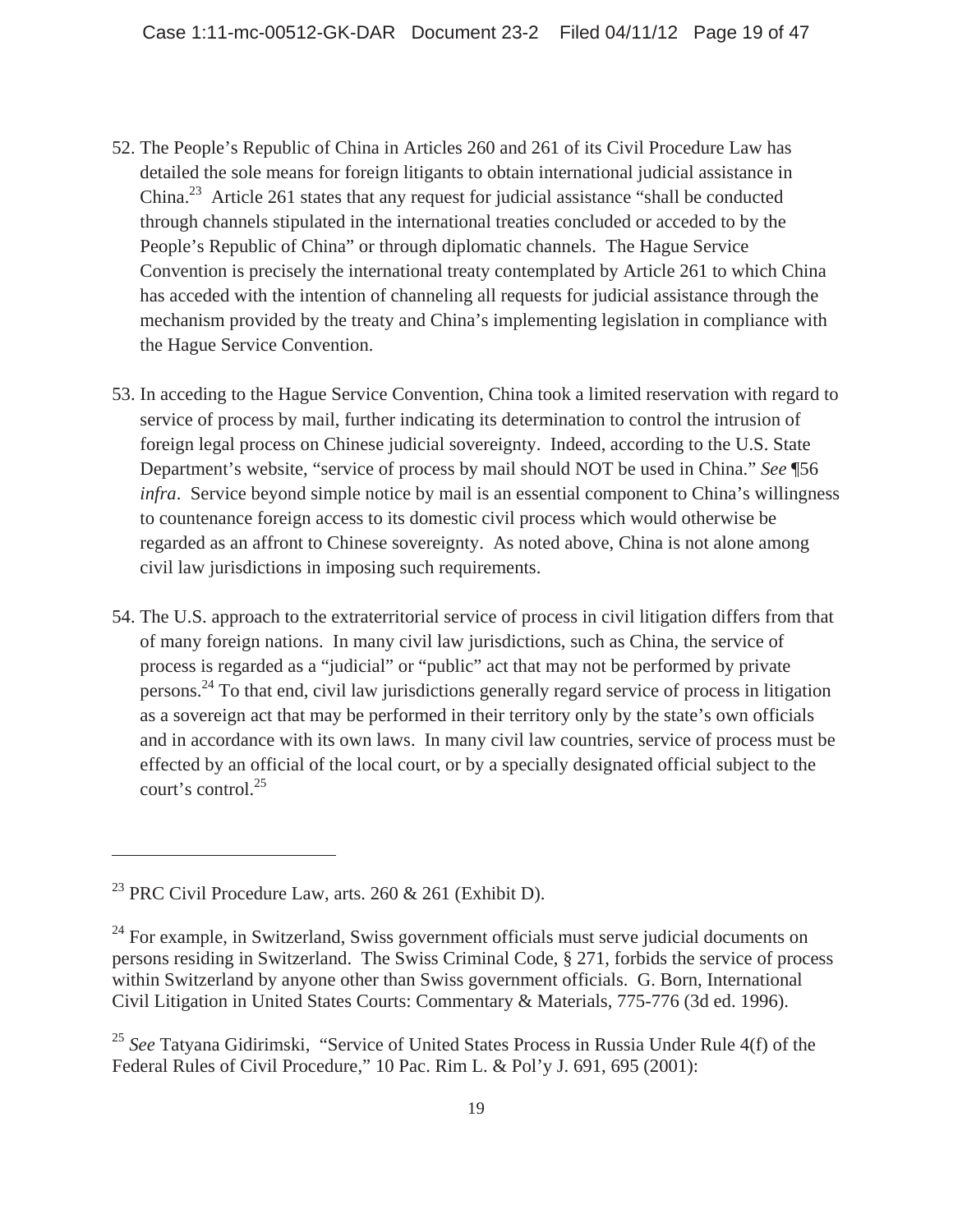- 55. Many foreign nations, particularly civil law states, object to orders from foreign courts to serve process within national territory upon local nationals, except where local officials have been involved.<sup>26</sup> These objections arise from several concerns. Originally, it stems from the territorial conception of national sovereignty; other sovereigns and their judicial institutions have no right to intrude on the territory of another sovereign. In addition, some civil law nations base their objections on the view that extraterritorial extension of judicial power could lead in particular cases to violations of national public policy in other areas.<sup>27</sup>
- 56. Service by mail, thus, is an unacceptable method by which to serve process on a defendant in the People's Republic of China, whose accession to the Hague Convention contains an express objection to mailed service. *See* U.S. Dep't of State, Country Specific U.S. State Department Circulars, Judicial Assistance - China, in International Business Litigation & Arbitration 2005, Litigation and Administrative Practice Course Handbook Series, PLI Order No. 5929, 721 PLI/Lit 1311, 1311, 1313 (Practising Law Institute ed., March 2005) ("DOS Circular") ("Service by registered mail should not be used in China, which notified the Hague Conference on Private International Law and the Government of the Netherlands (the depository) on accession, ratification or subsequently that it objects to service in accordance with Article 10, sub-paragraph (a) of the Convention, via postal channels.").<sup>28</sup>

 $\overline{a}$ 

 Compliance with foreign law, however, is often easier said than done. Difficulties arise because U.S. litigants are generally unaccustomed to the view held by civil law countries that service of process is a sovereign act that must be carried out by state officials according to state law.

 $26$  Switzerland, which criminalizes unauthorized service of foreign process, is an example of "an extreme view on the nature of sovereignty, whereby any act touching Switzerland, including mailing of service *into* Switzerland from the United States, is viewed by Switzerland as a judicial act of the United States *within* Switzerland, thereby invading Swiss sovereignty." Gary N. Horlick, "A Practical Guide to Service of United States Process Abroad," 14 Int'l Law. 637, at 641 (1980).

<sup>27</sup> See e.g., Minehan, "The Public Policy Exception to the Enforcement of Foreign Judgments: Necessary or Nemesis?" 18 *Loy. L.A. Int'l & Comp. L.J.* 795 (1996).

 $^{28}$  Service on a Chinese company by mail is not effective, as U.S. courts have held that formal objections to service by mail under Article 10(a) of the Convention are valid. *See DeJames v. Magnificence Carriers, Inc.*, 654 F.2d 280 (3d Cir. 1981) (recognizing in a case involving a Japanese defendant that "[b]y virtue of the supremacy clause, the [Hague Service Convention] overrides state methods of serving process abroad that are objectionable to the nation in which the process is served"), *cert. denied*, 454 U.S. 1085 (1981); *Dr. Ing H.C. F. Porsche A.G. v.*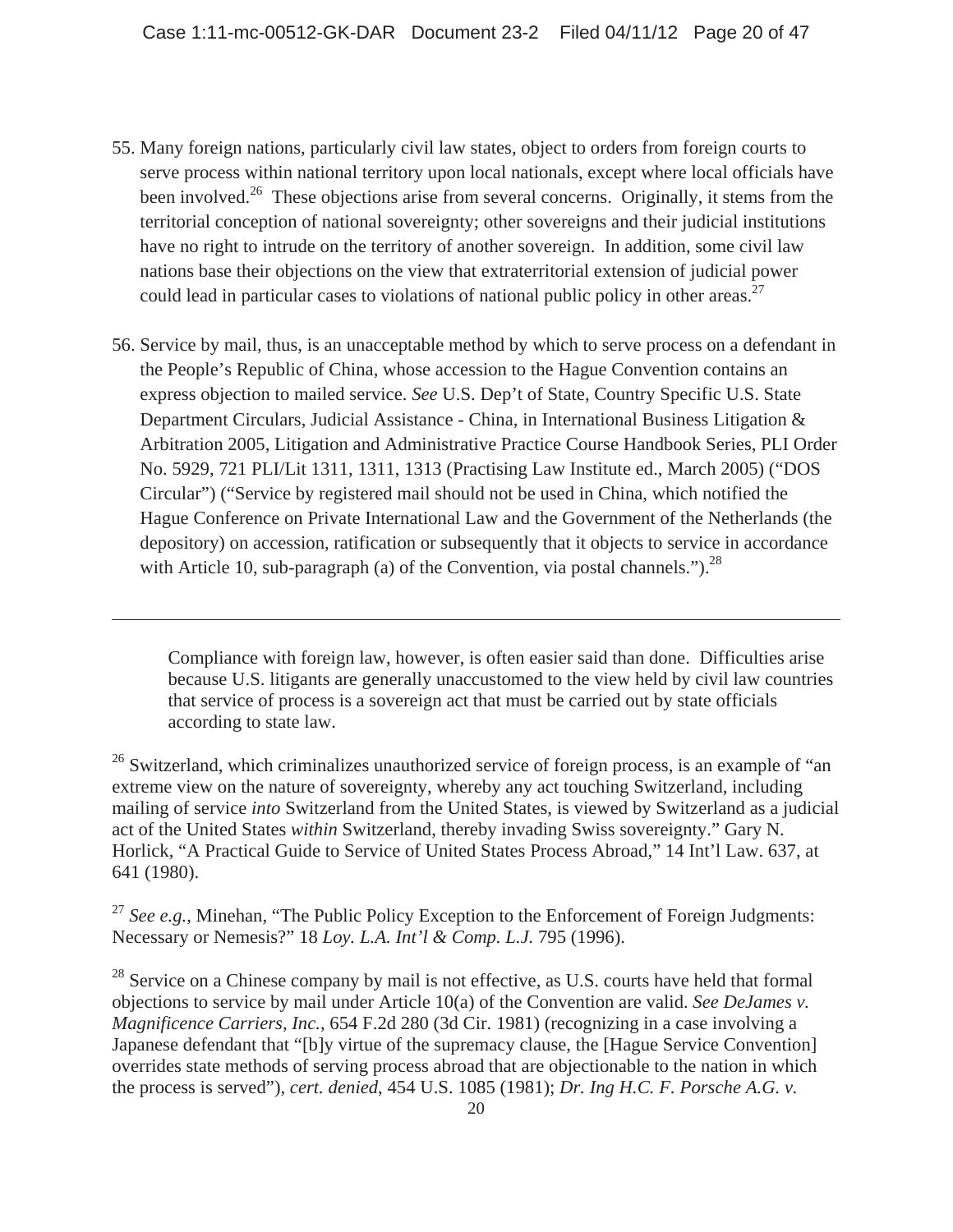- 57. With its reservation, China has indicated the circumstances under which it will permit access by foreign litigants to its judicial system to serve process in China. It should not be construed as a prohibition of service of process upon litigants located in China; rather, it indicates that any requests should be properly tailored.
- 58. According to the Hague Service Convention and the relevant PRC laws and regulations, service of litigation documents upon Chinese entities should follow the procedures below:
	- a. The documents should be transmitted to the Department of Judicial Assistance and Foreign Affairs of the PRC Ministry of Justice ("MOJ"); the MOJ will forward them to the PRC Supreme People's Court ("Supreme Court").
	- b. The Supreme Court will forward the documents to the competent Higher People's court, which will then forward the documents to the competent Intermediate People's Court.
	- c. The intermediate court finishes the service of process upon receipt of the documents. It then delivers proof of service to the Higher Court, which will forward the proof of service to the Supreme Court, and then the Supreme Court will forward it to the MOJ. The MOJ completes a certificate based on the proof of service and sends it to the applicant for the service according to the Hague Service Convention, stating that the documents have been served and specifying the method, place, and date of service and the person to whom the Documents were delivered.

China regularly cooperates in accommodating foreign judicial assistance requests that are forwarded through the process it has established for implementing and complying with the Hague Service Convention domestically. Indeed, in its 2008 response to the Hague Service Convention's questionnaire to contracting states which are parties to the Hague Service Convention, China noted that in 2007 it had received 2,209 incoming requests for judicial assistance from 31 countries and had effected 74 percent of them within six months.<sup>29</sup>

59. China takes its treaty commitments seriously, and I believe China, especially now given its economic and legal progress in the last few years, would honor a properly tailored request for service of process through the Hague Service Convention, especially if the parties in the

*Superior Court*, 123 Cal. App. 3d 755, 761 (1981) (rejecting attempt to serve a German defendant by mail where Germany had objected to Article 10(a) of the Convention).

Hague Service Convention Questionnaire, Questions for Contracting States (2008), http://www.hcch.net/upload/wop/2008china14.pdf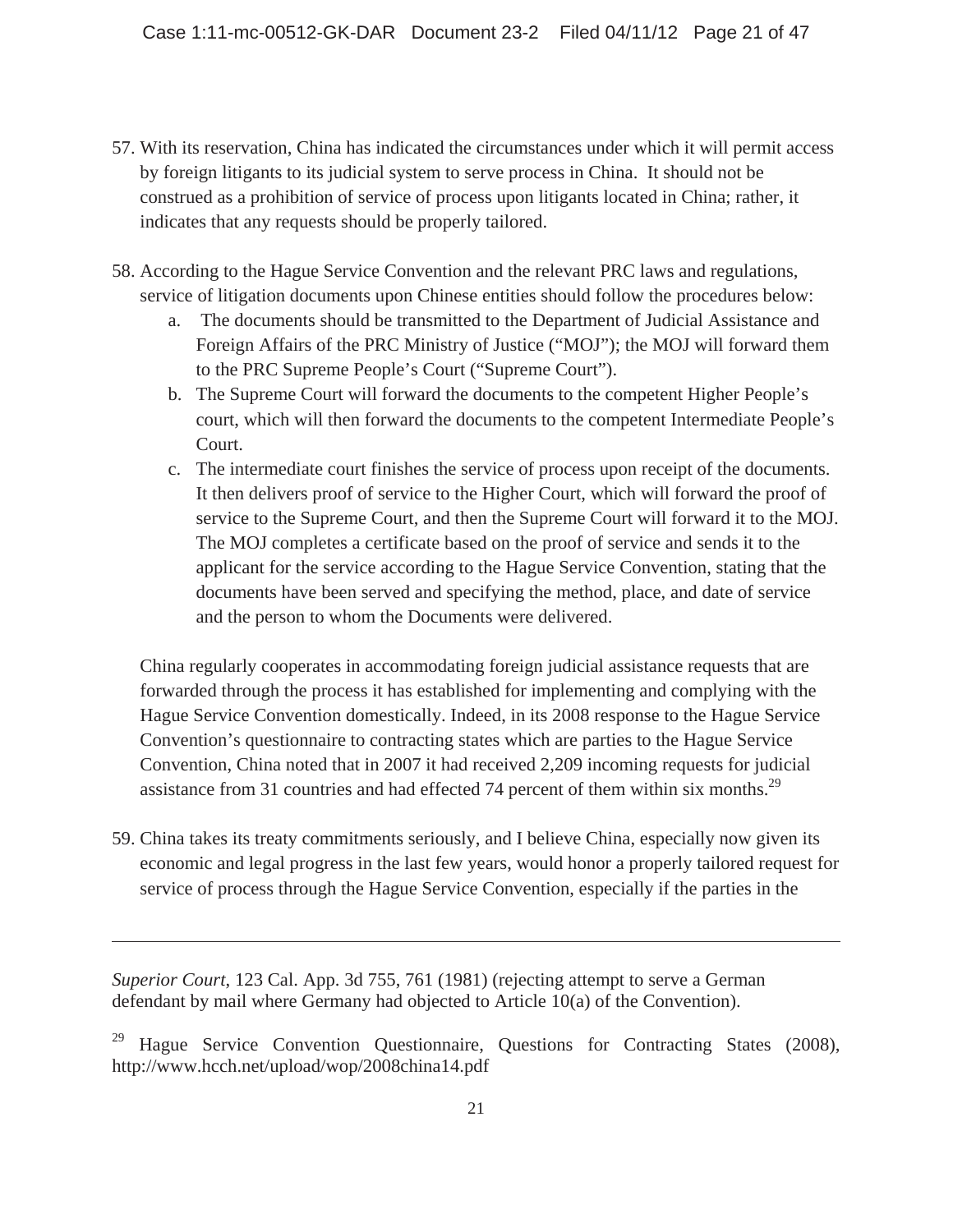relevant litigation worked together to ensure that the request moves through the pertinent process.

60. The progress which China has made in implementing the Hague Service Convention is an example of China's embrace of the Rule of Law.

*[Remainder of page intentionally left blank]*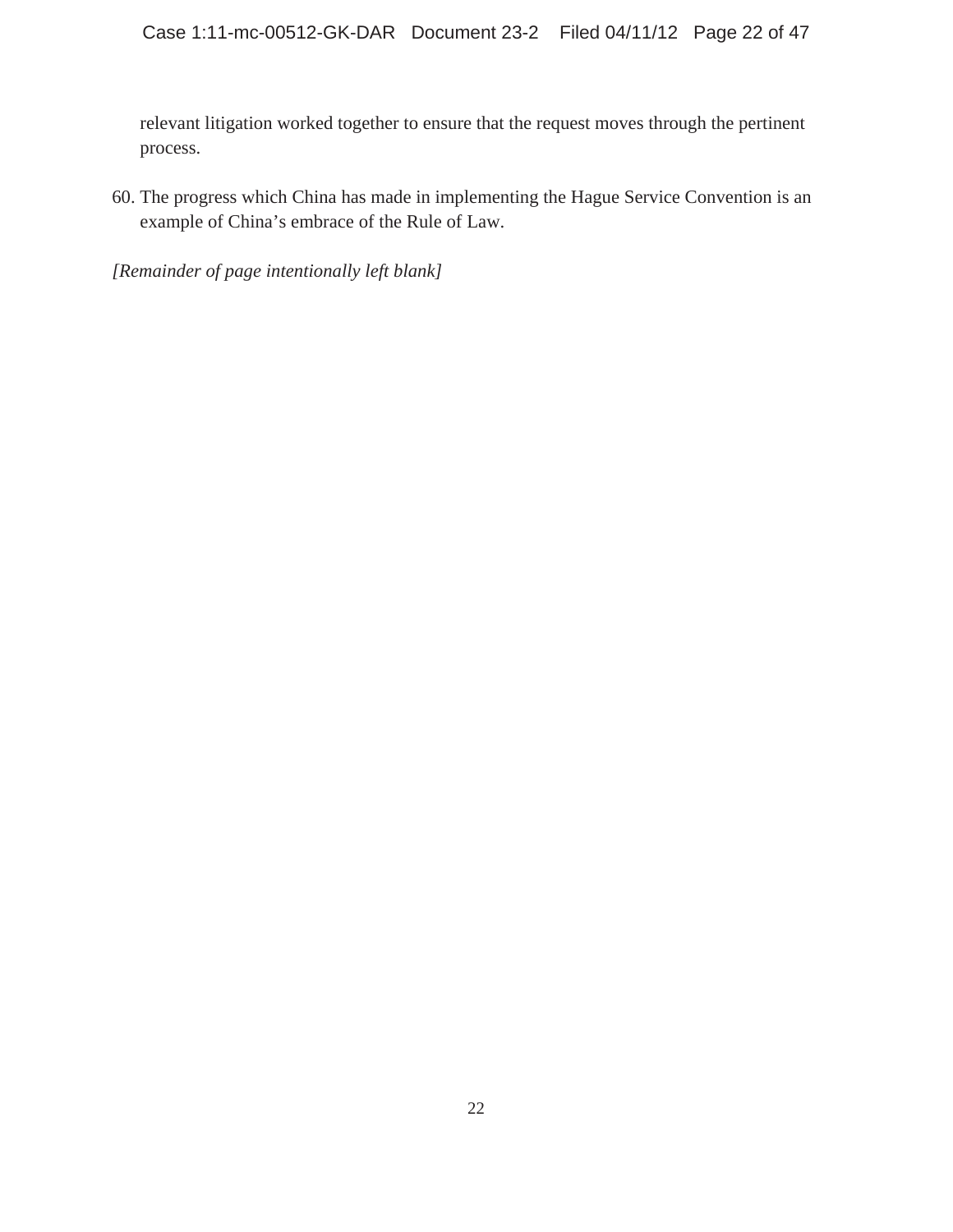I declare under penalty of perjury that the foregoing is true and correct.

Executed on April 11, 2012 in Washington, D.C.

(ames V Janerman)

James V. Feinerman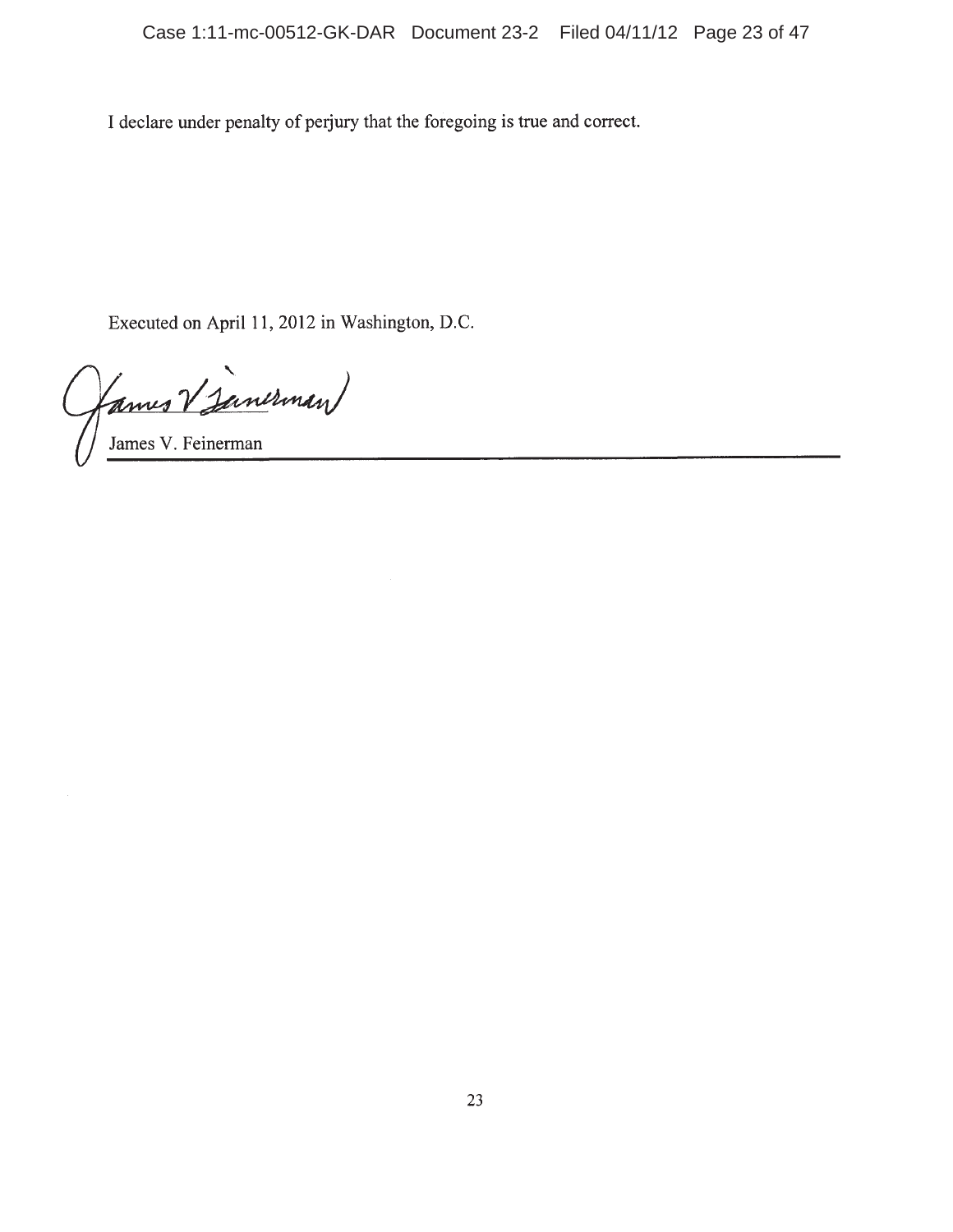Case 1:11-mc-00512-GK-DAR Document 23-2 Filed 04/11/12 Page 24 of 47

# **EXHIBITS**